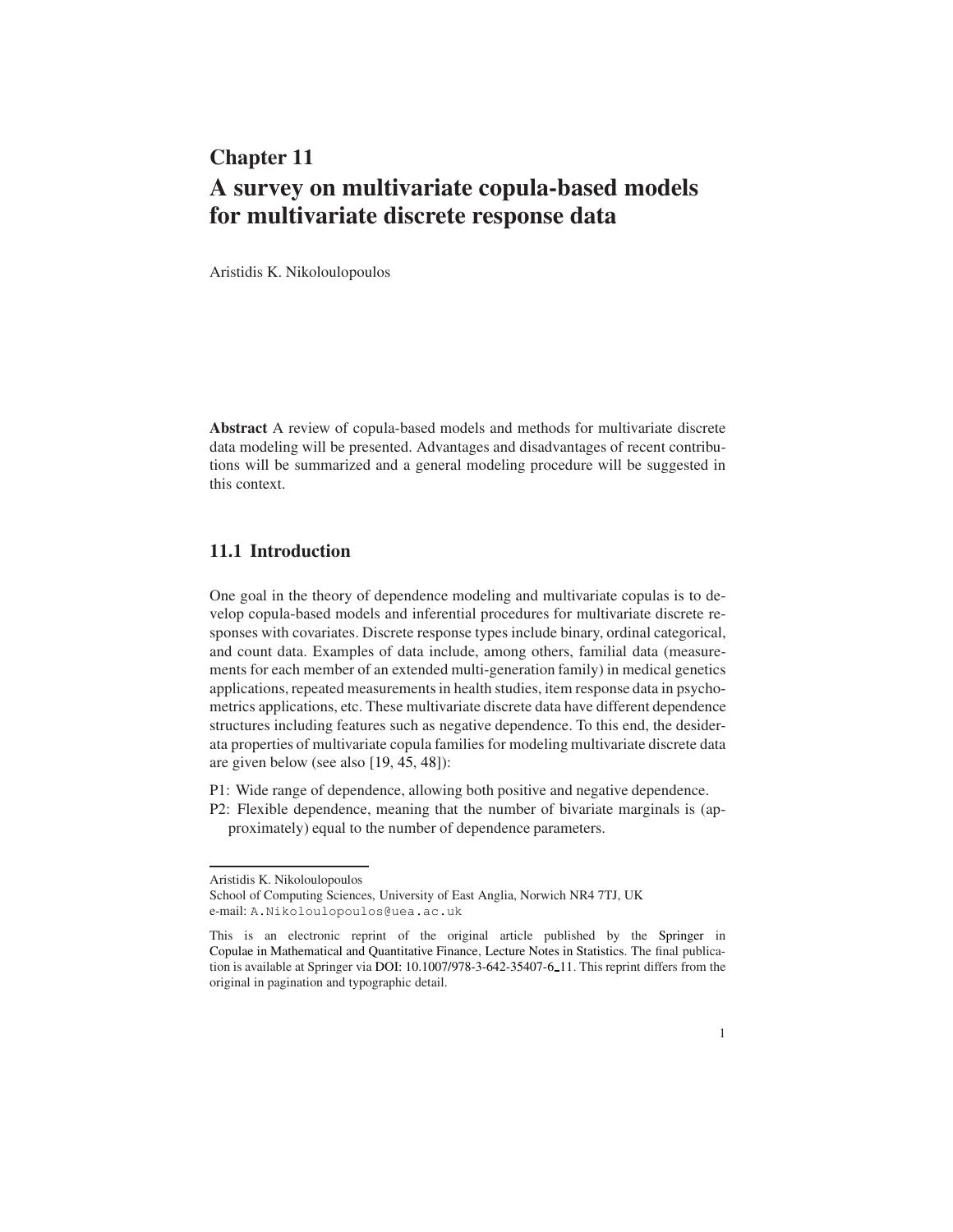- P3: Computationally feasible cumulative distribution function (cdf) for likelihood estimation.
- P4: Closure property under marginalization, meaning that lower-order marginals belong to the same parametric family.
- P5: No joint constraints for the dependence parameters, meaning that the use of covariate functions for the dependence parameters is straightforward.

In the existing literature, none of the existing parametric families of multivariate copulas satisfy all these conditions; hence there are many challenges for copulabased models for discrete response data.

Multivariate copulas for discrete response data have been around a long time, e.g., in [\[19\]](#page-16-0), and earlier for some simple copula models. There are also papers with simple bivariate (multivariate) discrete distributions where actually the construction is more or less a copula, but the authors do not refer to copulas, e.g., [\[27,](#page-17-1) [34,](#page-17-2) [6\]](#page-16-1). Simple parametric families of copulas satisfy P3; hence the joint likelihood is straightforward to derive from the probability mass function (pmf) as a finite difference of the cdf, but they provide limited dependence; see e.g. the contributions in [\[32,](#page-17-3) [8,](#page-16-2) [62,](#page-18-1) [44,](#page-17-4) [45,](#page-17-0) [46,](#page-17-5) [29\]](#page-17-6).

The multivariate normal (MVN) copula generated by the MVN distribution inherits the useful properties of the latter, thus allowing a wide range for dependence (P1-P2), and overcomes the drawback of limited dependence inherent in simple parametric families of copulas [\[41\]](#page-17-7). The MVN copula with discrete margins, has been in use for a considerable length of time, e.g. [\[19\]](#page-16-0), and much earlier in the biostatistics [\[2\]](#page-16-3), psychometrics [\[35\]](#page-17-8), and econometrics [\[14\]](#page-16-4) literature. It is usually known as a multivariate, or multinomial, probit model. The multivariate probit model is a simple example of the MVN copula with univariate probit regressions as the marginals. Implementation of the MVN copula for discrete data (discretized MVN) is possible, but not easy, because the MVN distribution as a latent model for discrete response requires rectangle probabilities based on high-dimensional integrations or their approximations [\[45\]](#page-17-0).

Similarly, this is the case for other elliptical copulas which have also been applied to discrete data [\[10\]](#page-16-5) and lead to a model with more probabilities in the joint upper and joint lower tails than expected with discretized MVN. Another interesting contribution and flexible modeling approach are the pair-copula constructions as developed in [\[48\]](#page-18-0) which can also allow asymmetries, i.e., more probability in joint upper or lower tails.

The remainder of the survey proceeds as follows. Section [11.2](#page-2-0) sets the notation and provides background material on copulas for multivariate discrete response data. In section [11.3](#page-2-1) the parametric families of copulas used so far in the literature for modeling dependent discrete data are presented. Their properties, which inherit to the copula-based models advantages and disadvantages, are described. Section [11.4](#page-10-0) discusses estimation methods and classifies them depending on the properties of the parametric family of copulas. In section [11.5](#page-12-0) the Kendall's tau for discrete response data is presented. We conclude this survey with some discussion.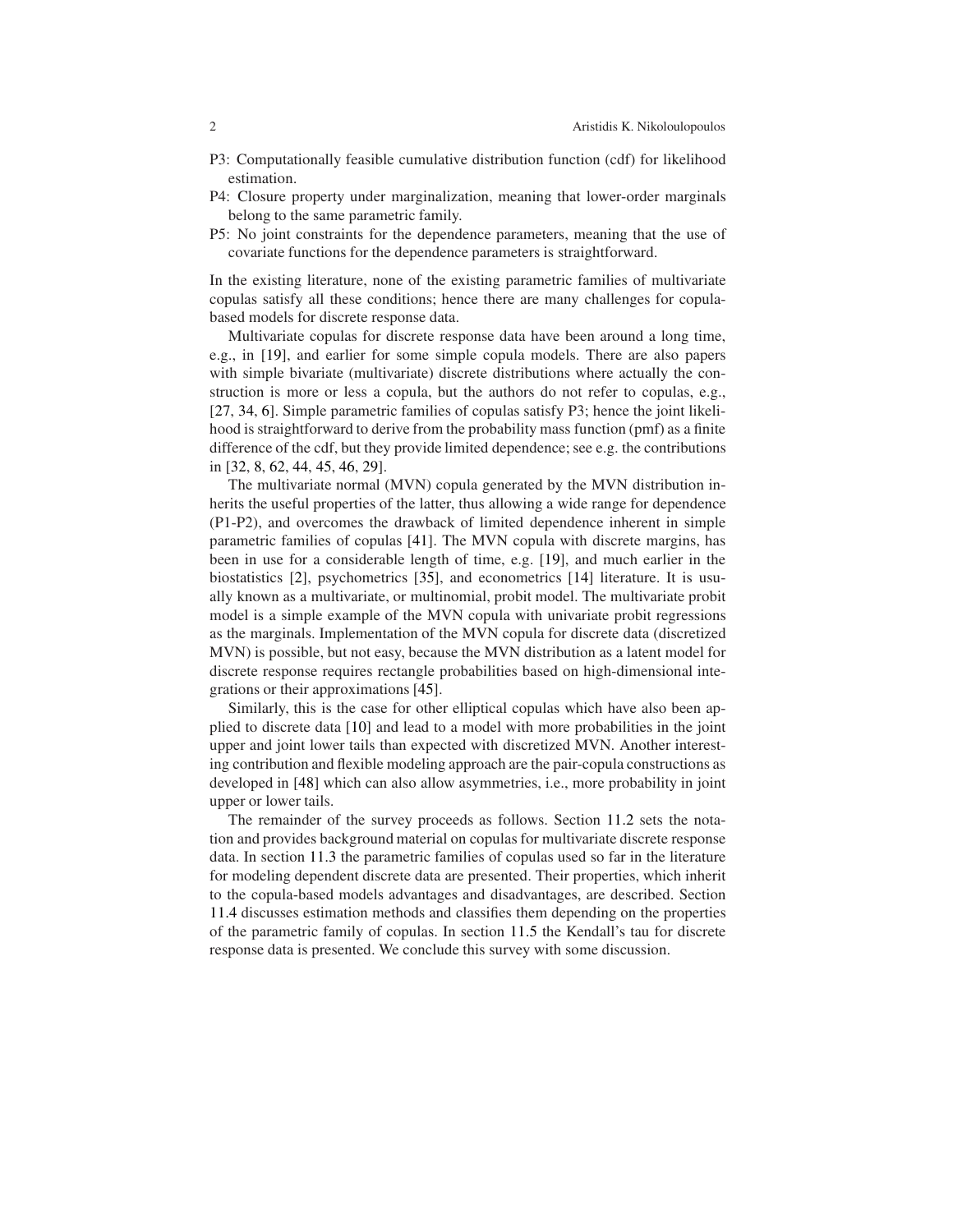#### <span id="page-2-0"></span>11.2 Multivariate discrete distributions via copulas

By definition, a *d*-variate copula  $C(u_1,...,u_d)$  is a multivariate cdf with uniform marginals on the unit interval; see e.g., [\[19,](#page-16-0) [37\]](#page-17-9). From Sklar [\[51\]](#page-18-2), in order to express a multivariate discrete distribution for the discrete (binary, count, e.t.c.) vector  $\mathbf{Y} = (Y_1, \ldots, Y_d)$  given a vector of covariates  $\mathbf{x} = (\mathbf{x}_1, \ldots, \mathbf{x}_d)$  with  $\mathbf{x}_j \in \mathbb{R}^{p_j}$ ,  $j =$ 1,...,*d*, one needs to combine discrete (Bernoulli, Poisson, e.t.c.) marginal distribution functions  $F_{Y_1}(y_1; \mathbf{x}_1), \ldots, F_{Y_d}(y_d; \mathbf{x}_d)$  with a *d*-variate copula such for all  $y = (y_1, \ldots, y_d),$ 

<span id="page-2-2"></span>
$$
H_Y(\mathbf{y}; \mathbf{x}) = \Pr(Y_1 \leq y_1, \dots, Y_d \leq y_d; \mathbf{x}) = C\Big(F_{Y_1}(y_1; \mathbf{x}_1), \dots, F_{Y_d}(y_d; \mathbf{x}_d)\Big). \tag{11.1}
$$

Because the margins are discrete, as emphasized in [\[9\]](#page-16-6), there are many possible copulas, but all of these coincide on the closure of  $\text{Ran}(F_1) \times \cdots \times \text{Ran}(F_d)$ , where  $\text{Ran}(F_j)$  denotes the range of  $F_j$ .

For discrete random vectors, multivariate probabilities of the form  $h_Y(y; x) =$  $Pr(Y_1 = y_1, \ldots, Y_d = y_d; \mathbf{x})$  involve  $2^d$  finite differences of  $H_Y(\mathbf{y}; \mathbf{x})$ . Let  $\mathbf{s} = (s_1, \ldots, s_d)$ be vertices where each  $s_j$  is equal to either  $y_j$  or  $y_j - 1$ ,  $j = 1, ..., d$ . Then the joint pmf  $h_Y(\cdot)$  is given by,

<span id="page-2-3"></span>
$$
h_Y(\mathbf{y}; \mathbf{x}) = \sum \text{sgn}(\mathbf{s}) C \Big( F_{Y_1}(s_1; \mathbf{x}_1), \dots, F_{Y_d}(s_d; \mathbf{x}_d) \Big), \tag{11.2}
$$

where the sum is taken over all vertices  $s$ , and  $sgn(s)$  is given by,

$$
sgn(\mathbf{s}) = \begin{cases} 1, \text{ if } s_j = y_j - 1 \text{ for an even number of } j's. \\ -1, \text{ if } s_j = y_j - 1 \text{ for an odd number of } j's. \end{cases}
$$

Therefore likelihood inference for discrete data is simpler for copulas with computationally feasible form of the cdf (P3). Essentially, the specification of the multivariate discrete distribution in [\(11.1\)](#page-2-2), exploiting the use of copula functions, provides complete inference, i.e., maximum likelihood estimation, calculation of joint and conditional probabilities, and standard goodness of fit procedures.

#### <span id="page-2-1"></span>11.3 Copula-based models for discrete response data

In this section, we review several existed copula-based models for discrete data [\[32,](#page-17-3) [8,](#page-16-2) [57,](#page-18-3) [62,](#page-18-1) [44,](#page-17-4) [56,](#page-18-4) [46,](#page-17-5) [29,](#page-17-6) [10,](#page-16-5) [48\]](#page-18-0). The authors assumed that the copula*C* comes from a specific parametric family or class of copulas; hence its properties are inherited to the model. Although *C* is not uniquely defined outside the Cartesian product of the ranges of the marginal distribution functions, there is no harm in assuming that it arises from a parametric class of copulas [\[10,](#page-16-5) [48\]](#page-18-0).

If the same copula applies for all clusters, and haves covariates on board, in particular continuous covariates, the number of potential values is so high and the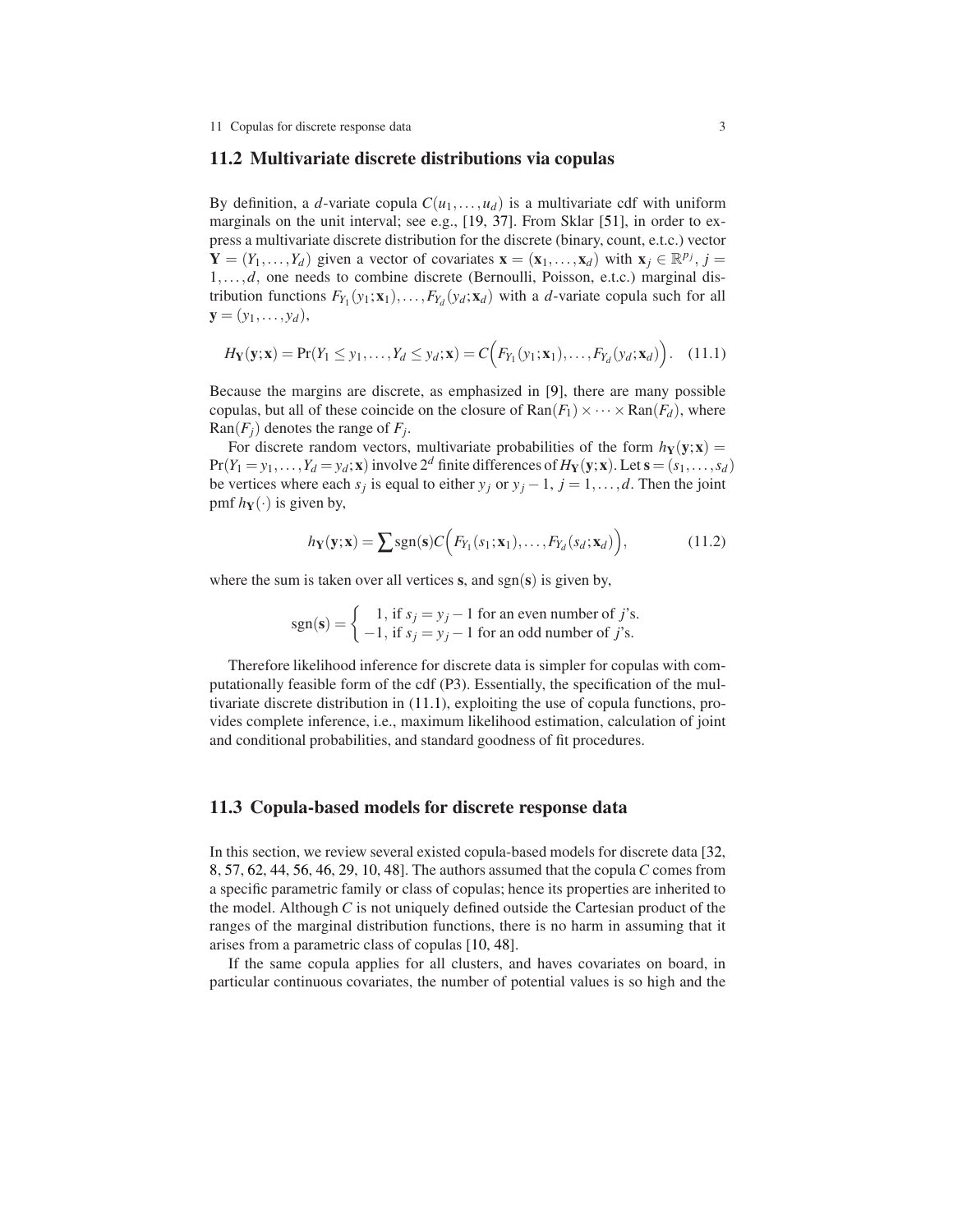copula becomes unique in the limit (infinite clusters). However, generally speaking the copula is not unique (identifiable) in the discrete case except on the range of the marginals [\[9\]](#page-16-6). The non-identifiability is a separate theoretical issue and does not have any bearing on copula dependence modeling for discrete data [\[19,](#page-16-0) [55\]](#page-18-5), which is the main focus of this survey.

## *11.3.1 Archimedean*

Meester and Mackay [\[32\]](#page-17-3) proposed a parametric model for cluster correlated categorical (binary and ordinal) data, based on the *d*-variate Frank copula. The Frank copula belongs to the large class of Archimedean copulas. Multivariate Archimedean copulas, see e.g. [\[19\]](#page-16-0), have the form,

<span id="page-3-0"></span>
$$
C(u_1,\ldots,u_d;\theta) = \phi\left(\sum_{j=1}^d \phi^{-1}(u_j;\theta);\theta\right),\qquad(11.3)
$$

where the generator  $\phi(u; \theta)$  is the Laplace transform (LT) of a univariate family of distributions of positive random variables indexed by the parameter  $\theta$ , such that  $\phi(\cdot)$  and its inverse have closed forms. One may refer to [\[31\]](#page-17-10) for a general definition of an Archimedean copula where the generator is more general than a LT, but still needs to satisfy certain regularity conditions. Hence, one can relax the completely monotone condition to *d* times alternating in sign, then Archimedean copulas based on extensions of LTs are obtained, and some of these might have negative dependence.

The Frank copula in the Archimedean family [\[19,](#page-16-0) page 141] has Laplace transform  $\phi_F(t) = -\theta^{-1} \log \left[1 - (1 - e^{-\theta})e^{-t}\right]$ ,  $\theta > 0$ . This *d*-variate copula is permutation-symmetric in the  $\tilde{d}$  arguments, thus it is a distribution for exchangeable uniform random variables on the unit interval. The Frank copula interpolates from the independence ( $\theta \rightarrow 0$ ) to the Fréchet upper (perfect positive dependence) bound  $(\theta \to \infty)$ . For extension of  $\phi_F(t)$  for  $\theta < 0$ , the Frank family extends to countercomonotonicity ( $\theta \rightarrow -\infty$ ) for  $d = 2$  and only a little into negative dependence for dimensions  $d \geq 3$  [\[19,](#page-16-0) [31\]](#page-17-10). Joe [19, pages 158–159] shows how narrow is the range of negative dependence for trivariate Frank and beyond. Hence, for bivariate discrete data a model based on Frank copula is quite popular [\[32,](#page-17-3) [28,](#page-17-11) [3,](#page-16-7) [30\]](#page-17-12). For another application of *d*-variate Frank copula for familial binary data see [\[57\]](#page-18-3), and for applications of various Archimedean copula-based models for multivariate count data see [\[46\]](#page-17-5).

To sum up, *d*-variate (*d* > 2) Archimedean copulas satisfy properties P3, P4, and P5, but not P1 and P2, because they allow only for exchangeable dependence, and its range becomes narrower as the dimension increases.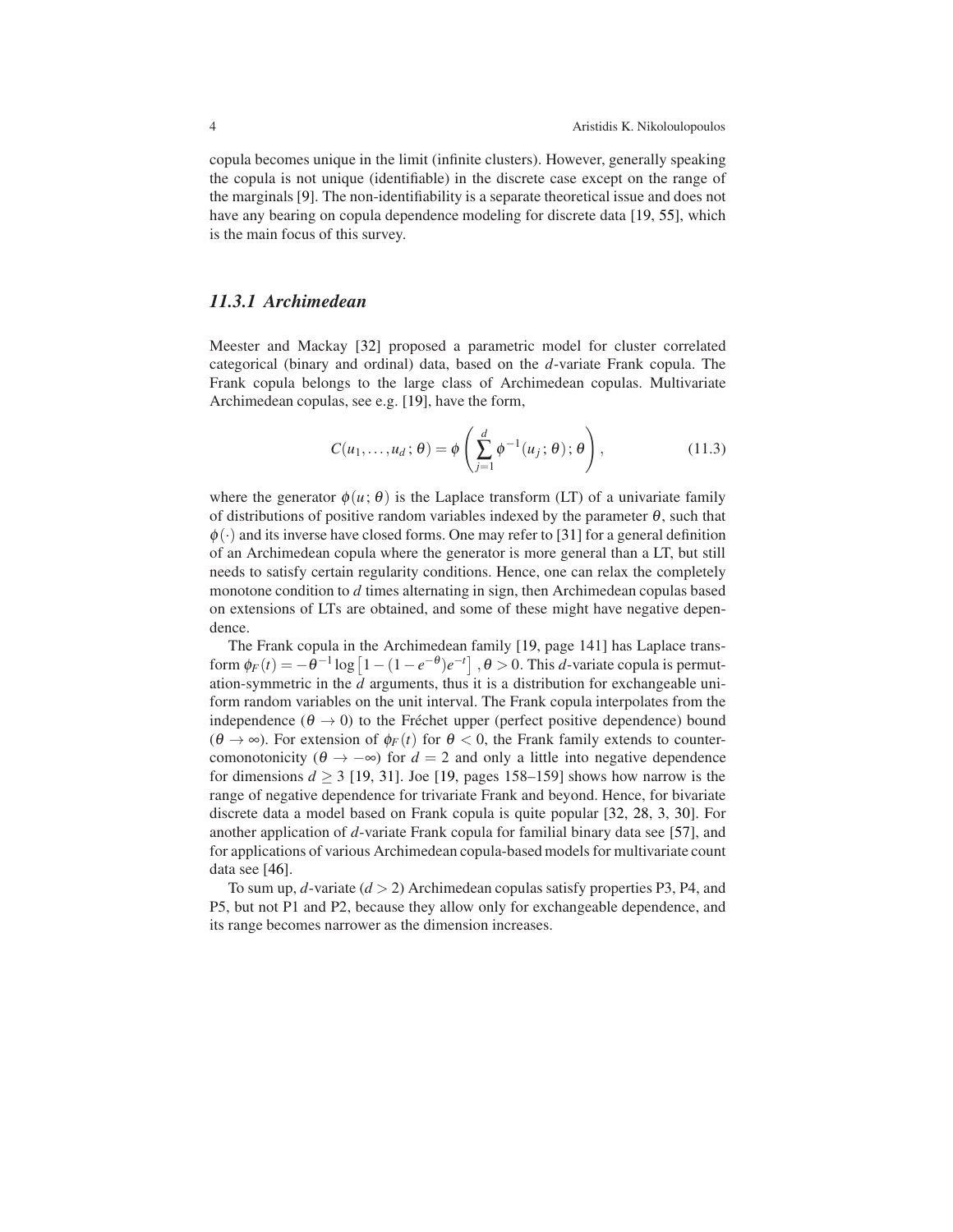#### *11.3.2 Partially symmetric*

Zimmer and Trivedi [\[62\]](#page-18-1) and Nikoloulopoulos and Karlis [\[46\]](#page-17-5) modeled dependent discrete response data using partially symmetric copulas. Joe [\[17\]](#page-16-8) extended multivariate Archimedean copulas to a more flexible class of copulas using nested LTs, the so called partially-symmetric *d*-variate copulas with *d* −1 dependence parameters. Note in passing that these copulas are also called Hierarchical or nested Archimedean copulas; see e.g. [\[4,](#page-16-9) [15,](#page-16-10) [16\]](#page-16-11). The multivariate form has a complex notation, so we present the trivariate extension of [\(11.3\)](#page-3-0) to help the exposition. The trivariate form is given by,

<span id="page-4-0"></span>
$$
C(u_1, u_2, u_3) = \phi_1 \left( \phi_1^{-1} \circ \phi_2 \left( \phi_2^{-1}(u_1) + \phi_2^{-1}(u_2) \right) + \phi_1^{-1}(u_3) \right), \tag{11.4}
$$

where  $\phi_1, \phi_2$  are LTs and  $\phi_1^{-1} \circ \phi_2 \in \mathbb{E}_{\infty}^{\star} = \{ \omega : [0, \infty) \longrightarrow [0, \infty) | \omega(0) = 0, \omega(\infty) = 0 \}$  $\infty, (-1)^{j-1} \omega^j \ge 0, j = 1, \ldots, \infty$ . From the above formula is clear that [\(11.4\)](#page-4-0) has (1,2) bivariate margin of the form [\(11.3\)](#page-3-0) with LT  $\phi_2(\cdot;\theta_2)$ , and (1,3), (2,3) bivariate margins of the form [\(11.3\)](#page-3-0) with LT  $\phi_1(\cdot;\theta_1)$ . As the dimension increases there are many possible LT nestings. Bivariate margins associated with LTs that are more nested, are larger in concordance than those that are less nested. For example, for [\(11.4\)](#page-4-0) the (1,2) bivariate margins is more dependent (concordant) than the remaining bivariate margins.

Although partially-symmetric copulas have a closed form cdf, they do not provide flexible dependence due to moderate number of dependence parameters (*d* −1 distinct parameters), and do not allow for negative dependence by construction. To sum up, partially-symmetric copulas satisfy properties P3, P4, and P5, but not P1 and P2.

#### *11.3.3 Farlie–Gumbel–Morgenstern*

Gauvreau and Pagano [\[8\]](#page-16-2) considered a *d*-variate Farlie–Gumbel–Morgenstern (FGM) copula. The multivariate FGM copula is,

<span id="page-4-1"></span>
$$
C(u_1,...,u_d; \Theta) = \left(1 + \sum_{1 \le j < k \le d}^{d} \theta_{jk}(1 - u_j)(1 - u_k)\n+ \sum_{1 \le j < k < l \le d}^{d} \theta_{jkl}(1 - u_j)(1 - u_k)(1 - u_l) + \cdots\n+ \theta_{12 \cdots d}(1 - u_1)(1 - u_2) \cdots (1 - u_d)\right) \prod_{j=1}^{d} u_j, \quad (11.5)
$$

where  $\Theta = {\theta_{jk}, \theta_{jkl}, \cdots, \theta_{12\cdots d}}$ . For more details, see [\[25,](#page-17-13) [26\]](#page-17-14).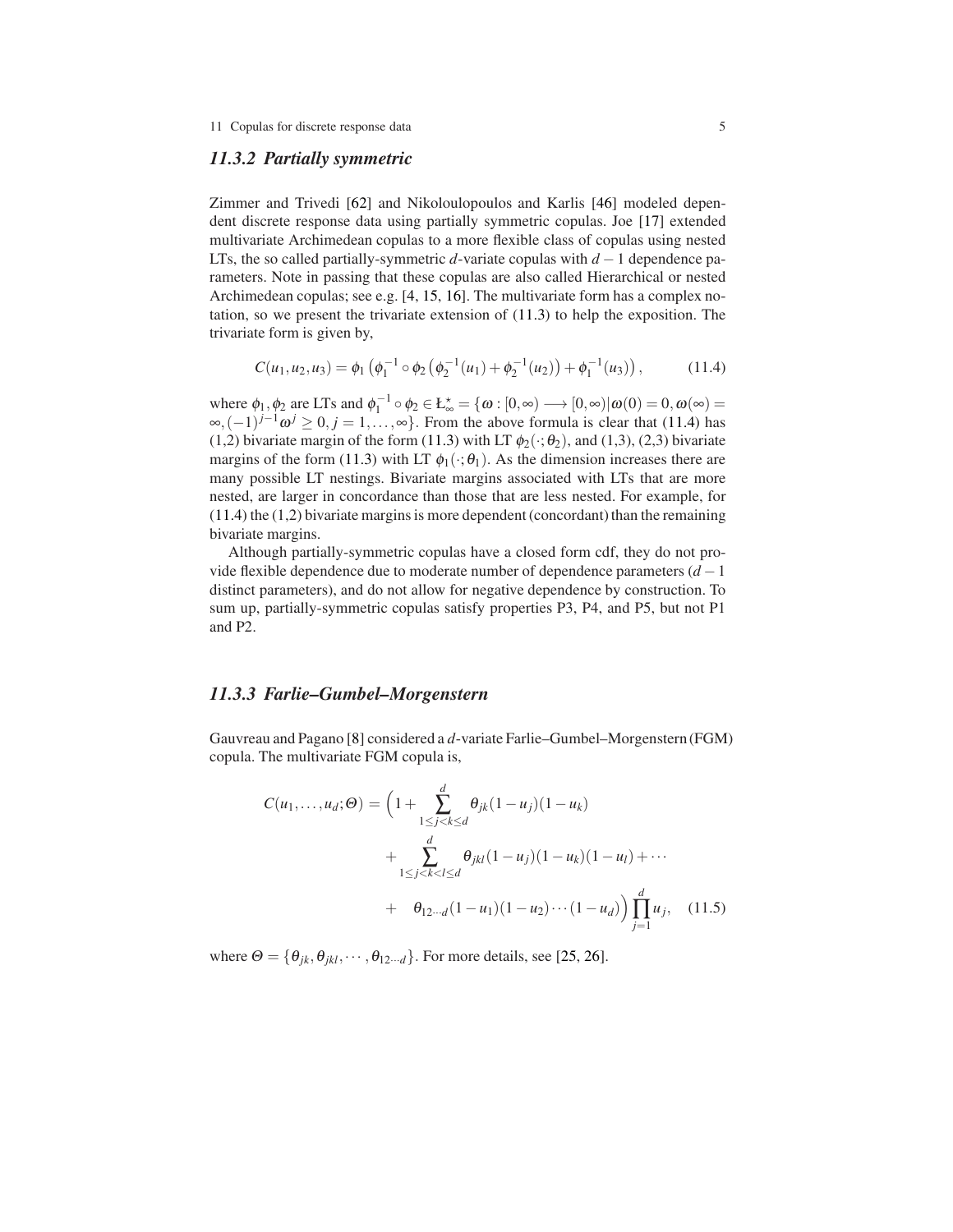However, the conditions on the parameters  $\Theta$  so that FGM is indeed a copula are not investigated in [\[8\]](#page-16-2). The conditions on the parameters so that FGM is indeed a copula can be obtained by considering the  $2^d$  cases for  $u_j = 0$  or  $1, j = 1...$ , *d*, and verifying that the copula density is positive, i.e.  $c(u_1,...,u_d) \geq 0$ .

To simplify the notation a simpler version of a *d*-variate FGM copula that does not include higher order terms is given below,

<span id="page-5-0"></span>
$$
C(u_1,\ldots,u_d;\theta_{jk}:1\leq j < k \leq d) = \left(1+\sum_{1\leq j < k \leq d}^d \theta_{jk}(1-u_j)(1-u_k)\right) \prod_{j=1}^d u_j.
$$
\n(11.6)

It has density function,

$$
c(u_1,\ldots,u_d;\theta_{jk}:1\leq j
$$

The necessary and sufficient conditions on the parameters  $\theta_{jk}$  so that [\(11.6\)](#page-5-0) is a copula are straightforward. For  $d = 3$ , the conditions can be conveniently summarized as follows:  $1+\theta_{12}+\theta_{13}+\theta_{23} \ge 0$ ,  $1+\theta_{12} \ge \theta_{13}+\theta_{23}$ ,  $1+\theta_{13} \ge \theta_{12}+\theta_{23}$ ,  $1+\theta_{14} \ge \theta_{15}$  $\theta_{23} \geq \theta_{12} + \theta_{13}$ , or more succinctly  $-1 + |\theta_{12} + \theta_{23}| \leq \theta_{13} \leq 1 - |\theta_{12} - \theta_{23}|, -1 \leq$  $\theta_{12}, \theta_{13}, \theta_{23} \leq 1$ . Similar conditions for higher dimension  $d > 3$  can also be obtained by considering the  $2^d$  cases for  $u_j = 0$  or  $1, j = 1...$ , *d*, and verifying that  $c(u_1,...,u_d) \geq 0$ . For further details see [\[60\]](#page-18-6).

In addition to the joint constraints limitation, the FGM copula has a limited range of dependence and is inappropriate for general modeling unless the responses are weakly dependent. Even for the bivariate case with no joint constraints between the parameters, it is easy to see that the range of dependence is limited. Gauvreau and Pagano [\[8\]](#page-16-2) studied the range of the dependence parameter, say  $\theta_{12}$ , in terms of Pearson's correlation parameter for binary data, say  $\rho_{12}$ , through the relation

$$
\rho_{12} = \theta_{12} \sqrt{\pi_1 \pi_2 (1 - \pi_1)(1 - \pi_2)},
$$

where  $\pi_j = \Pr(Y_j = 1), j = 1, 2$ . However, since  $-1 \le \theta_{12} \le 1$  the bounds of the Pearson's correlation are,

$$
\pm\sqrt{\pi_1\pi_2(1-\pi_1)(1-\pi_2)}.
$$

Li and Wong [\[29\]](#page-17-6) used a similar parametric family of copulas with the FGM copula in [\[8\]](#page-16-2),

<span id="page-5-1"></span>
$$
C(u_1,\ldots,u_d;\theta_{jk}:1\leq j < k \leq d) = \prod_{j=1}^d u_j \prod_{1\leq j < k \leq d}^d \left(1+\theta_{jk}(1-u_j)(1-u_k)\right). \tag{11.7}
$$

However, the conditions on the parameters  $\theta_{jk}$  so that [\(11.7\)](#page-5-1) is a copula are not investigated by the authors. For  $d = 3$ , the necessary conditions can be conve-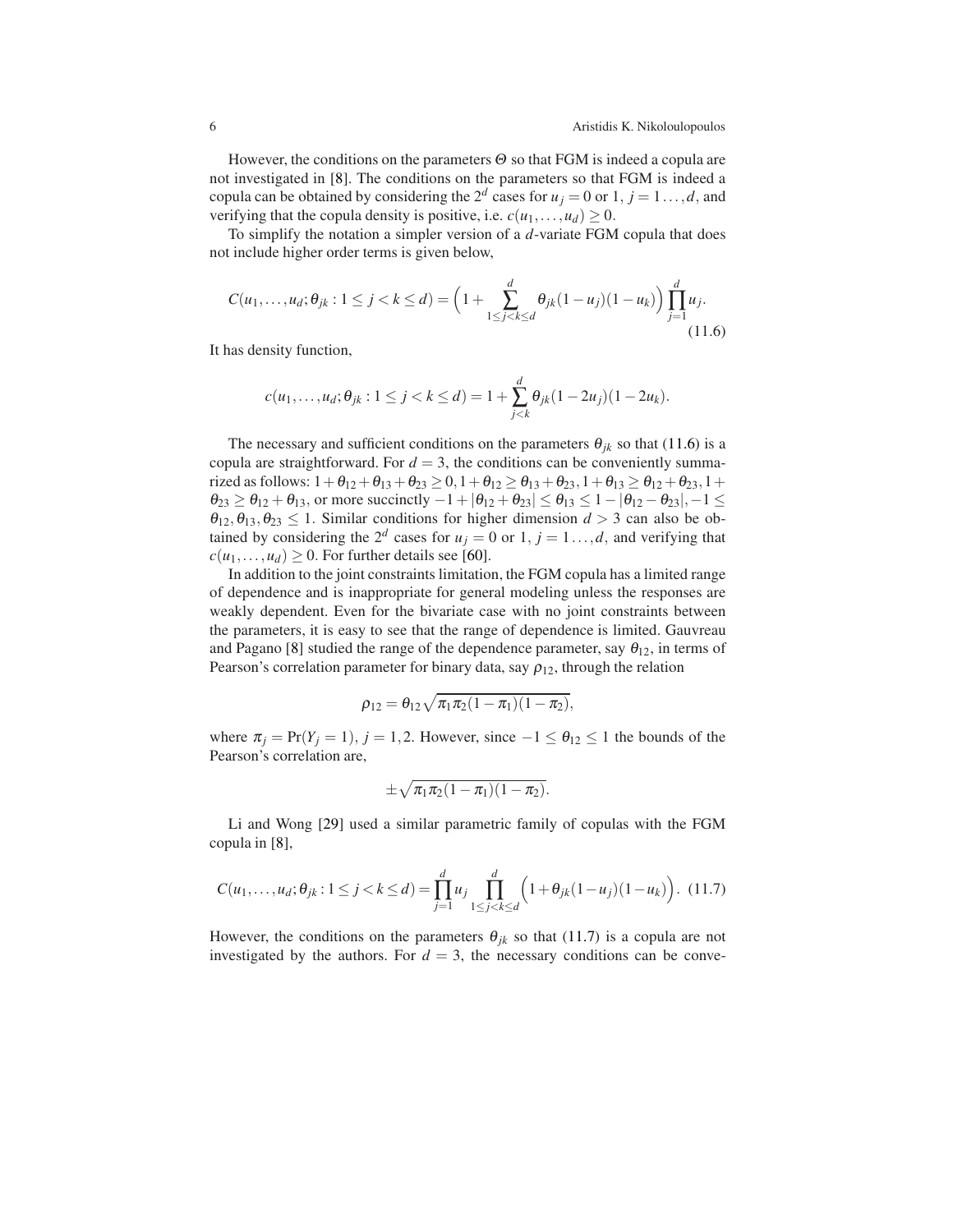#### 11 Copulas for discrete response data 7

niently summarized as follows:  $-1 \leq \theta_{12}, \theta_{13}, \theta_{23} \leq 1$  and  $-(1+\theta_{j\ell}) \leq \theta_{jk} + \theta_{k\ell} \leq$  $min(1, 1 + \theta_{j\ell} + \theta_{jk}\theta_{k\ell})$  for all different permutations of  $(j, k, \ell)$  in  $(1, 2, 3)$ , see [\[39\]](#page-17-15).

The sufficient conditions (non-negativity of the entire density function in  $[0.1]^d$ ) are hard to prove for  $d > 2$  because the density of [\(11.7\)](#page-5-1) is a higher order polynomial function (quadratic for  $d = 3$ , cubic for  $d = 4$ , etc) of each  $u_j$  taken separately. However, considering the  $2^d$  cases for  $u_j = 0$  or  $1, j = 1, \ldots, d$ , and verifying that the copula density of [\(11.7\)](#page-5-1) is positive provides the necessary conditions on the parameters for the copula in [\(11.7\)](#page-5-1); these are also sufficient for  $d = 2$  since the bivariate density is a linear function of each  $u_j$  taken separately, see [\[25,](#page-17-13) Section 4, page 419]. In addition to the joint constraints limitation, the copula in [\(11.7\)](#page-5-1) has the same limited range as the FGM copula in [\(11.5\)](#page-4-1) or [\(11.6\)](#page-5-0) since it resembles FGM for the bivariate case.

To sum up, the FGM copula satisfies properties P3 and P4, but not P1, P2, and P5. Because of the dependence range limitation, the FGM copula is not very useful for general modeling unless the responses are weakly dependent.

#### *11.3.4 Finite normal mixture*

Nikoloulopoulos and Karlis [\[45\]](#page-17-0) modeled multivariate count data proposing a copula generated by a mixture of two independent MVN distributions. The finite normal mixture copula cdf takes the form,

 $C(u_1,...,u_d; \pi, \mu_1 = 1,..., \mu_d) = \mathscr{F}_{1...d} \left[ \mathscr{F}_1^{-1}(u_1; \pi, 1), \ldots, \mathscr{F}_d^{-1}(u_d; \pi, \mu_d); \pi, \mu \right],$ 

where,

<span id="page-6-0"></span>
$$
\mathscr{F}_{1\ldots d}(\cdot;\pi,\mu) = \pi \Phi_d(\cdot;\mu,\mathbf{I}_d) + (1-\pi)\Phi_d(\cdot;-\mu,\mathbf{I}_d),\tag{11.8}
$$

is the *d*-variate cdf of a mixture of two *d*-variate normal cdfs with mixing probability  $\pi$ ,  $\Phi_d(\cdot;\mu,\mathbf{I}_d)$  denotes the cdf of the *d*-variate normal distribution function with mean  $\mu = (1, \mu_2, \dots, \mu_d)$  and covariance matrix the *d*-variate diagonal identity matrix  $\mathbf{I}_d$ , and  $\mathscr{F}_j(\cdot;\pi,\mu_j) = \pi \Phi(\cdot;\mu_j,1) + (1-\pi) \Phi(\cdot;-\mu_j,1), j = 1,\ldots,d$  is the univariate cdf of a mixture of two univariate normal cdfs. Essentially, since the variables are uncorrelated upon conditioning by the component, the *d*-variate normal cdfs in [\(11.8\)](#page-6-0) can be easily calculated as the product of univariate normal cdfs.

In this construction the mixing operation introduces the dependence structure. The covariance matrix of the 2-finite normal mixture distribution is of the form,

<span id="page-6-1"></span>
$$
\Delta = I_d + \mu \mu^{\top}
$$
\n
$$
\Delta = \begin{bmatrix}\n2 & \mu_2 & \dots & \mu_{d-1} & \mu_d \\
\mu_2 & 1 + \mu_2^2 & \dots & \mu_2 \mu_{d-1} & \mu_2 \mu_d \\
\vdots & \vdots & \vdots & \vdots & \vdots \\
\mu_{m-1} & \mu_2 \mu_{d-1} & \dots & 1 + \mu_{d-1}^2 & \mu_{d-1} \mu_d \\
\mu_d & \mu_2 \mu_d & \dots & \mu_{d-1} \mu_d & 1 + \mu_d^2\n\end{bmatrix}.
$$
\n(11.9)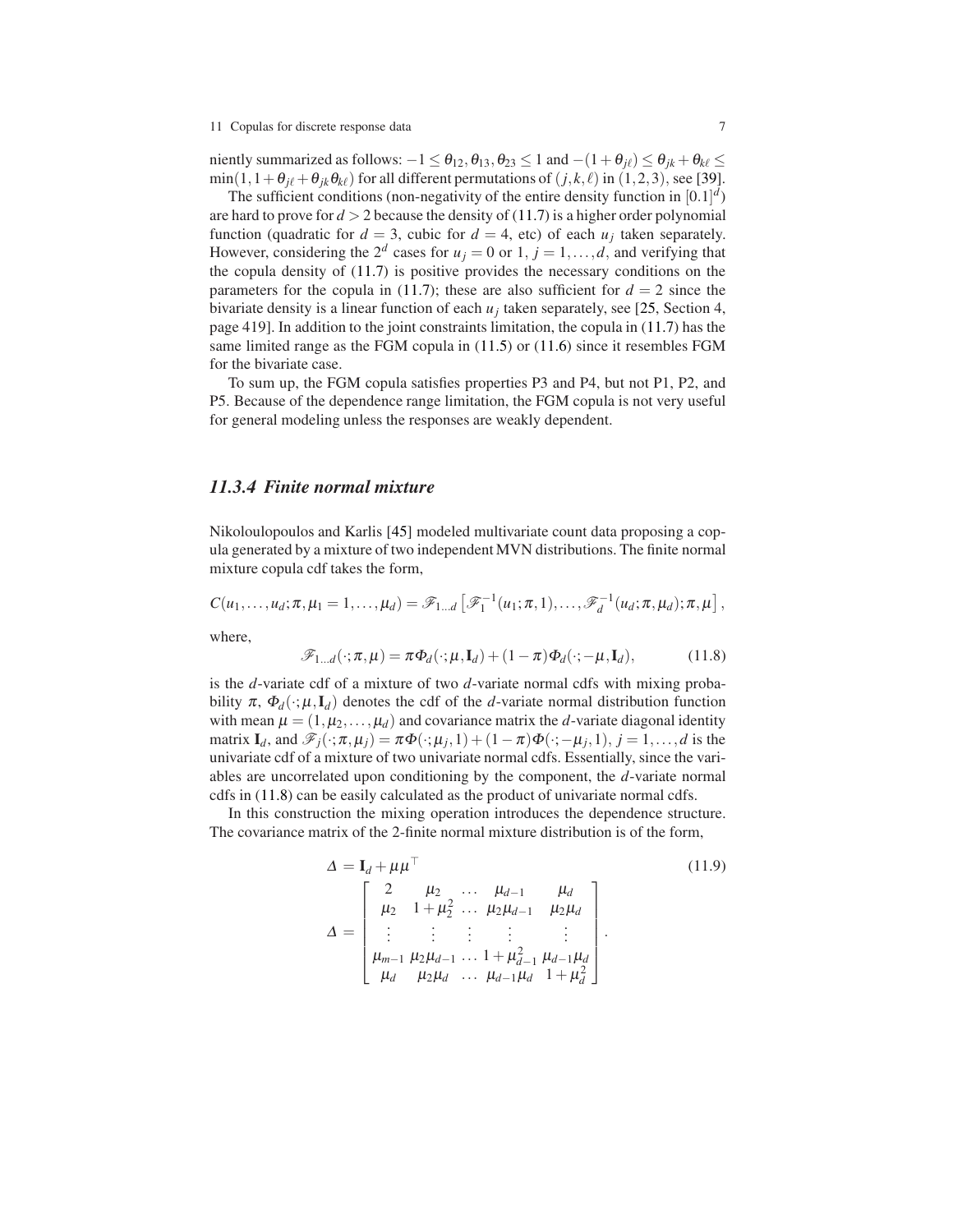Clearly, the covariance matrix in [\(11.9\)](#page-6-1) is identifiable and has *d* −1 dependence parameters. This dependence construction is similar to the partially symmetric copula of [\[17\]](#page-16-8); in the present case, however, the  $(j, k)$  marginal for  $j \neq k \neq 1$  has two copula parameters, and thus more flexible association.

Mathematically, this family has nice features, a moderate number of parameters to model dependence (including negative dependence), and a rather simple computational form, but does not provide such flexible or wide range of dependence. For example, it cannot model multivariate discrete data with extreme or with negative dependence among many random variables or at least it cannot capture all the possible structures. To sum up, finite normal mixture copulas satisfy properties P3, P4, and P5, but not P1 and P2.

### *11.3.5 Mixtures of max-id*

Joe [\[19\]](#page-16-0) and Nikoloulopoulos and Karlis [\[44,](#page-17-4) [46\]](#page-17-5) applied mixtures of max-id copulas to model multivariate discrete data. Joe and Hu [\[22\]](#page-17-16) extended multivariate Archimedean copulas to a more flexible class of copulas using mixture of max-id copulas  $C_{jk}^{(m)}$  of the form,

<span id="page-7-0"></span>
$$
C(u_1, \dots, u_d; \theta, \theta_{jk}: 1 \le j < k \le d) =
$$
\n
$$
\phi \left( -\sum_{1 \le j < k \le d} \log C_{jk}^{(m)} \left( e^{-p_j \phi^{-1}(u_j; \theta)}, e^{-p_k \phi^{-1}(u_k; \theta)}; \theta_{jk} \right) + \sum_{j=1}^d v_j p_j \phi^{-1}(u_j; \theta); \theta \right),
$$
\n(11.10)

where  $p_j = (v_j + d - 1)^{-1}$ ,  $j = 1, ..., d$ . Since the mixing operation introduces dependence, this new copula has a dependence structure that comes from the form of  $C_{jk}^{(m)}(\cdot;\theta_{jk})$  and the form of the Laplace transform  $\phi(\cdot;\theta)$ . Another interesting interpretation is that the Laplace transform  $\phi$  introduces the smallest dependence between random variables (exchangeable dependence), while the copulas  $C_{jk}^{(m)}$  add some pairwise dependence. The parameters  $v_i$  are included in order that the parametric family of multivariate copulas [\(11.10\)](#page-7-0) is closed under margins. Regarding <sup>ν</sup>*<sup>j</sup>* zero or fixed, the copula of the form [\(11.10\)](#page-7-0) is a family with  $1+d(d-1)/2$  parameters that allows only positive but flexible dependence structure. One may simplify the form of the copula by assuming  $C_{jk}^{(m)}(u_j, u_k) = u_j u_k$  (known as independence or product copula) together with  $v_j = v_k = -1$ , for some pairs. This implies that for those pairs of variables, the minimum level of dependence is introduced by  $\phi$ .

This construction on the one hand does not impose any constraints between the dependence parameters  $\theta_{ik}$ , but on the other hand does not allow for negative dependence [\[22\]](#page-17-16). The latter is the only drawback of this class of parametric families of copulas.

To sum up, *d*-variate mixtures of max-infinitely divisible copulas satisfy all properties except P1, since they don't allow for negative associations. Note in passing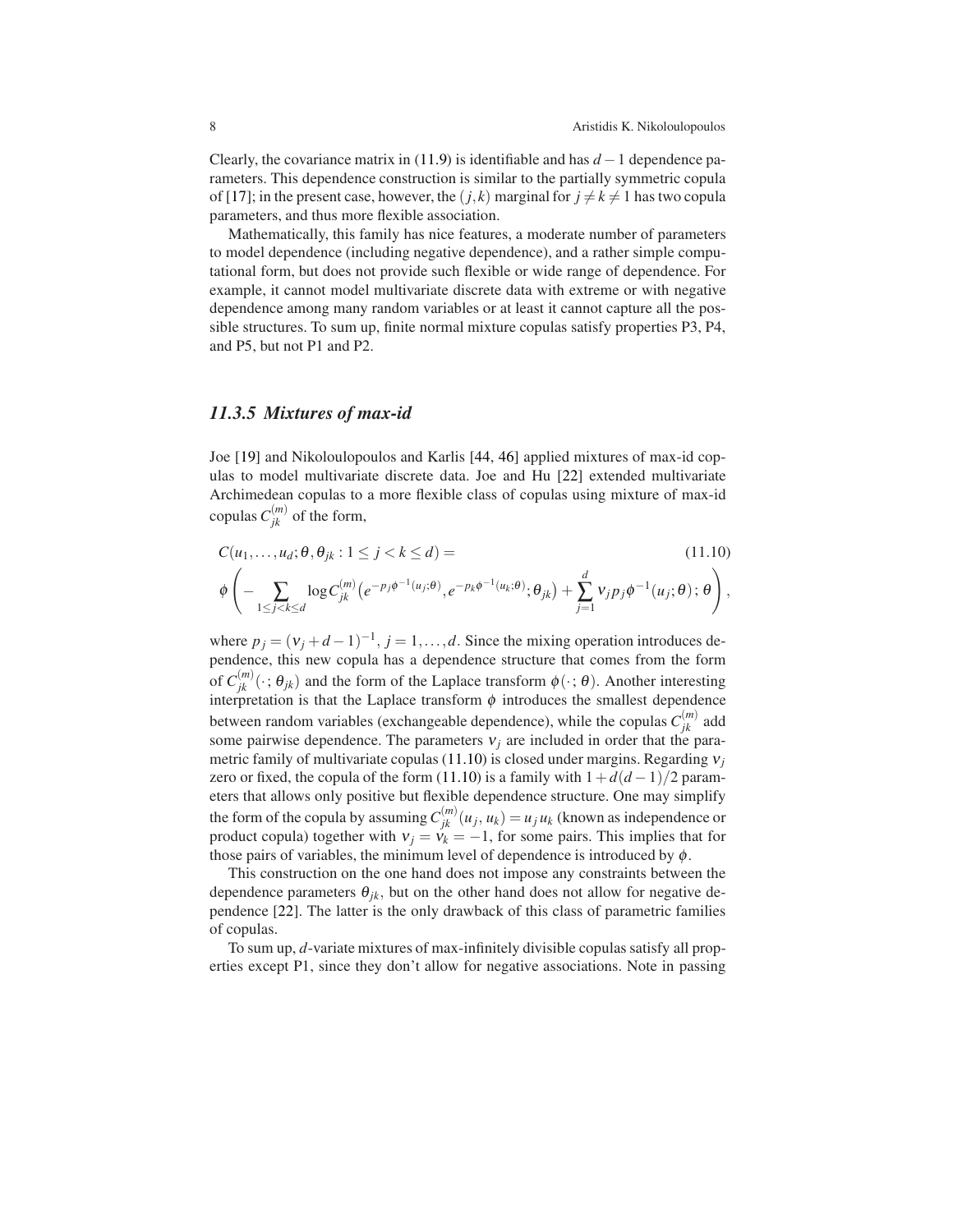that using mixtures of max-id copulas the use of covariate functions for the copula dependence parameters is straightforward since they fulfill P5.

## *11.3.6 Elliptical*

Two well known members of elliptical copulas [\[7,](#page-16-12) [1\]](#page-16-13), the MVN and Student *t* copulas have been used in the literature for prediction and modeling of dependent discrete data.

Joe [\[19\]](#page-16-0) and Song [\[55\]](#page-18-5) modeled dependent discrete data using the MVN copula,

<span id="page-8-2"></span>
$$
C(u_1,...,u_d; \mathbf{R}) = \Phi_d(\Phi^{-1}(u_1),..., \Phi^{-1}(u_d); \mathbf{R}), \qquad (11.11)
$$

where  $\Phi_d(\cdot;\mathbf{R})$  denotes the standard MVN distribution function with correlation matrix  $\mathbf{R} = (\rho_{jk} : 1 \leq j < k \leq d)$  and  $\Phi$  is the cdf of the univariate standard normal. The MVN copula inherits the dependence structure of MVN distribution, and thus admits a wide range of flexible dependence allowing both positive and negative dependence (P1-P2). The drawback of the MVN copula is with relation to the computation of the rectangle probabilities. This computation involves repeated multidimensional integration since MVN lacks a closed form cdf. Consequently, likelihood inference might be difficult; see [\[45\]](#page-17-0). Note that for the special case of positive exchangeable correlation structures, the *d*-dimensional integrals conveniently reduce to 1-dimensional integrals [\[24,](#page-17-17) p. 48].

The pmf can be obtained by computing the following rectangle probability [\[48,](#page-18-0) [40\]](#page-17-18),

<span id="page-8-1"></span>
$$
h_{\mathbf{Y}}(\mathbf{y}; \mathbf{x}) = \Pr(Y_1 = y_1, ..., Y_d = y_d; \mathbf{x})
$$
(11.12)  
=  $\Pr(y_1 - 1 \le Y_1 \le y_1, ..., y_d - 1 \le Y_d \le y_d; \mathbf{x})$   
=  $\int_{\Phi^{-1}[F_{Y_1}(y_1; \mathbf{x}_1)]}^{\Phi^{-1}[F_{Y_d}(y_d; \mathbf{x}_d)]} \cdots \int_{\Phi^{-1}[F_{Y_d}(y_d - 1; \mathbf{x}_d)]}^{\Phi^{-1}[F_{Y_d}(y_d - 1; \mathbf{x}_d)]} \phi_d(z_1, ..., z_d; \mathbf{R}) dz_1 ... dz_d,$  (11.12)

where  $\phi_d$  denotes the standard MVN density with latent correlation matrix **R**.

There are several papers in the literature that focus on the computation of the MVN rectangle probabilities for general correlation structures, and, conveniently, the implementation of the proposed algorithms is available in contributed R pack-ages<sup>[1](#page-8-0)</sup>. Schervish [\[50\]](#page-18-7) proposed a locally adaptive numerical integration method but this method, while more accurate, is time consuming and restricted to a low dimension. Therefore, Genz and Bretz [\[11\]](#page-16-14) proposed a randomized quasi Monte Carlo method with the use of antithetic variates and Joe [\[18\]](#page-16-15) proposed two approxima-

<span id="page-8-0"></span><sup>&</sup>lt;sup>1</sup> Both approximations to MVN rectangle in [\[18\]](#page-16-15), the 1-dimensional integral in the exchangeable case, and the method in [\[50\]](#page-18-7), can be computed with the functions mvnapp, exchmvn, and pmnorm, respectively, in the R package mprobit [\[21\]](#page-17-19). The methods in [\[11\]](#page-16-14) can be computed with the function pmvnorm in the R package mvtnorm [\[12\]](#page-16-16).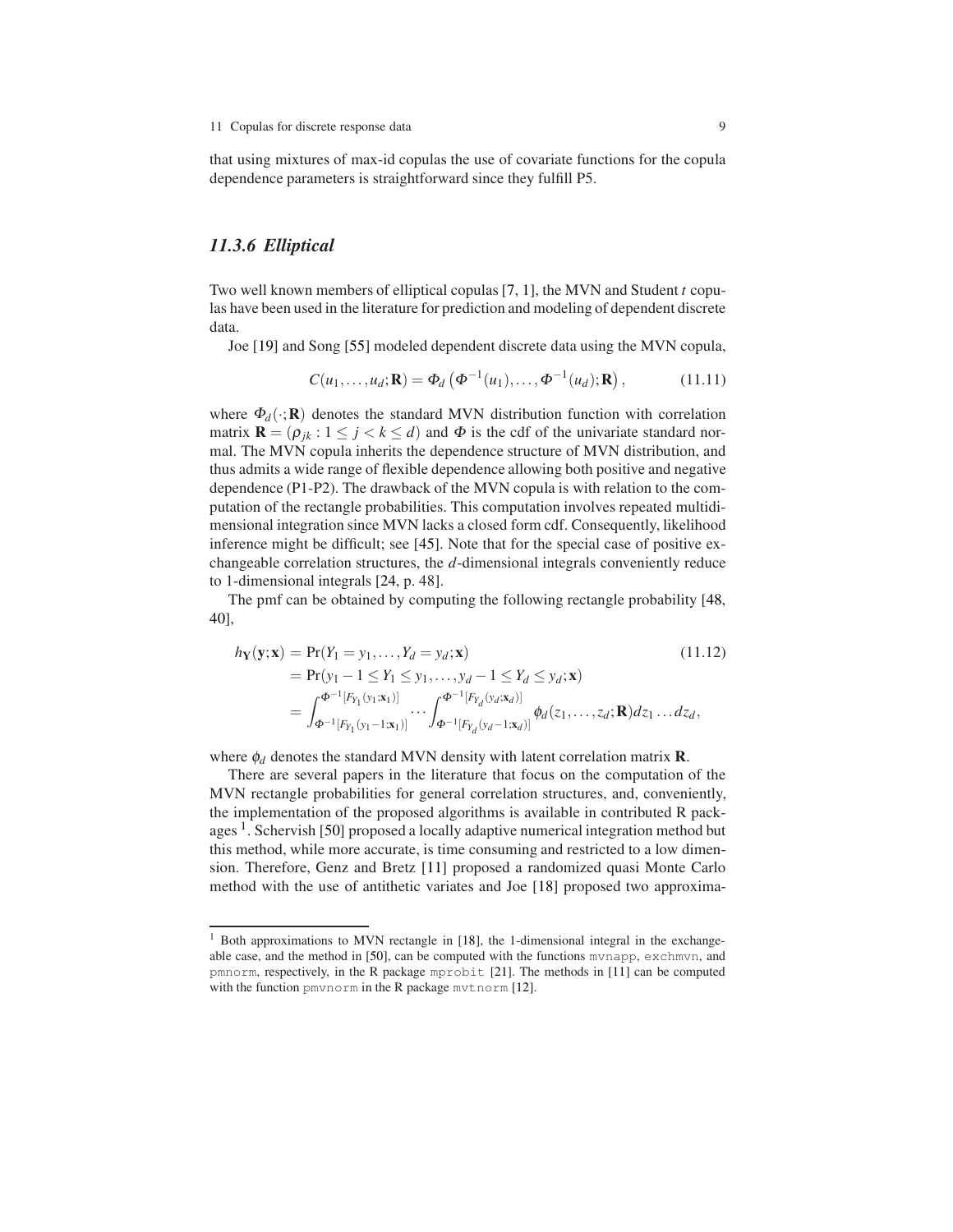tions to MVN probabilities. These advances in computation of MVN probabilities can be used to implement MVN copula models with discrete response data.

Genest et al. [\[10\]](#page-16-5) modeled dependent binary data using the Student *t* copula,

<span id="page-9-1"></span>
$$
C(u_1, \dots, u_d; \mathbf{R}, v) = T_d \left( T^{-1}(u_1; v), \dots, T^{-1}(u_d; v); \mathbf{R}, v \right), \tag{11.13}
$$

where  $T(\cdot; v)$  is the univariate Student *t* cdf with (non-integer) *v* degrees of freedom, and  $T_d(\cdot; \mathbf{R}, v)$  is the cdf of a multivariate Student *t* distribution with *v* degrees of freedom and correlation matrix R. Student *t* copula share with the MVN copula the ability to accommodate any feasible pattern of association in a set of random variables. However, Student *t* copula can also account for tail dependence in multivariate continuous data [\[42\]](#page-17-20), whereas MVN copula cannot. In the context of multivariate discrete data that means that more probabilities can be assigned in the joint upper and joint lower tails than with the MNV copula. Student *t* copula cannot also be expressed in closed form; however the rectangle probabilities can also be computed using the methods in [\[11\]](#page-16-14).

To sum up, elliptical copulas satisfy properties P1, P2, and P4, but not P3, and P5, since they lack a closed form cdf and a positive-definite matrix is required respectively.

# *11.3.7 Vine*

In the literature, vine copulas are suitable for modeling multivariate continuous data with various features such as tail dependence [\[23\]](#page-17-21). Since the densities of multivariate vine copulas can be factorized in terms of bivariate linking copulas and lowerdimensional margins, they are computationally tractable for high-dimensional continuous variables. The cdf of *d*-dimensional vine copula lacks a closed form and requires (*d* − 1)-dimensional integration [\[19\]](#page-16-0). Hence, in order to derive the pmf as finite difference of the cdf poses non-negligible numerical challenges.

Recently, Panagiotelis et al. [\[48\]](#page-18-0) decomposed the pmf as follows,

<span id="page-9-0"></span>
$$
Pr(Y_1 = y_1, ..., Y_d = y_d) = Pr(Y_1 = y_1 | Y_2 = y_2, ..., Y_d = y_d) \times (11.14)
$$
  
 
$$
Pr(Y_2 = y_2 | Y_3 = y_3, ..., Y_d = y_d) \times \cdots \times Pr(Y_d = y_d).
$$

Letting  $V_h$  be any scalar element of **V** and  $V_{\backslash h}$  its complement, with  $Y_j$  not an element of **V**, each term on the right-hand side of [\(11.14\)](#page-9-0) has the form  $Pr(Y_j = y_j | V =$ *v*) where  $y_j$  is a scalar element of *y* and **v** is a subset of **y**,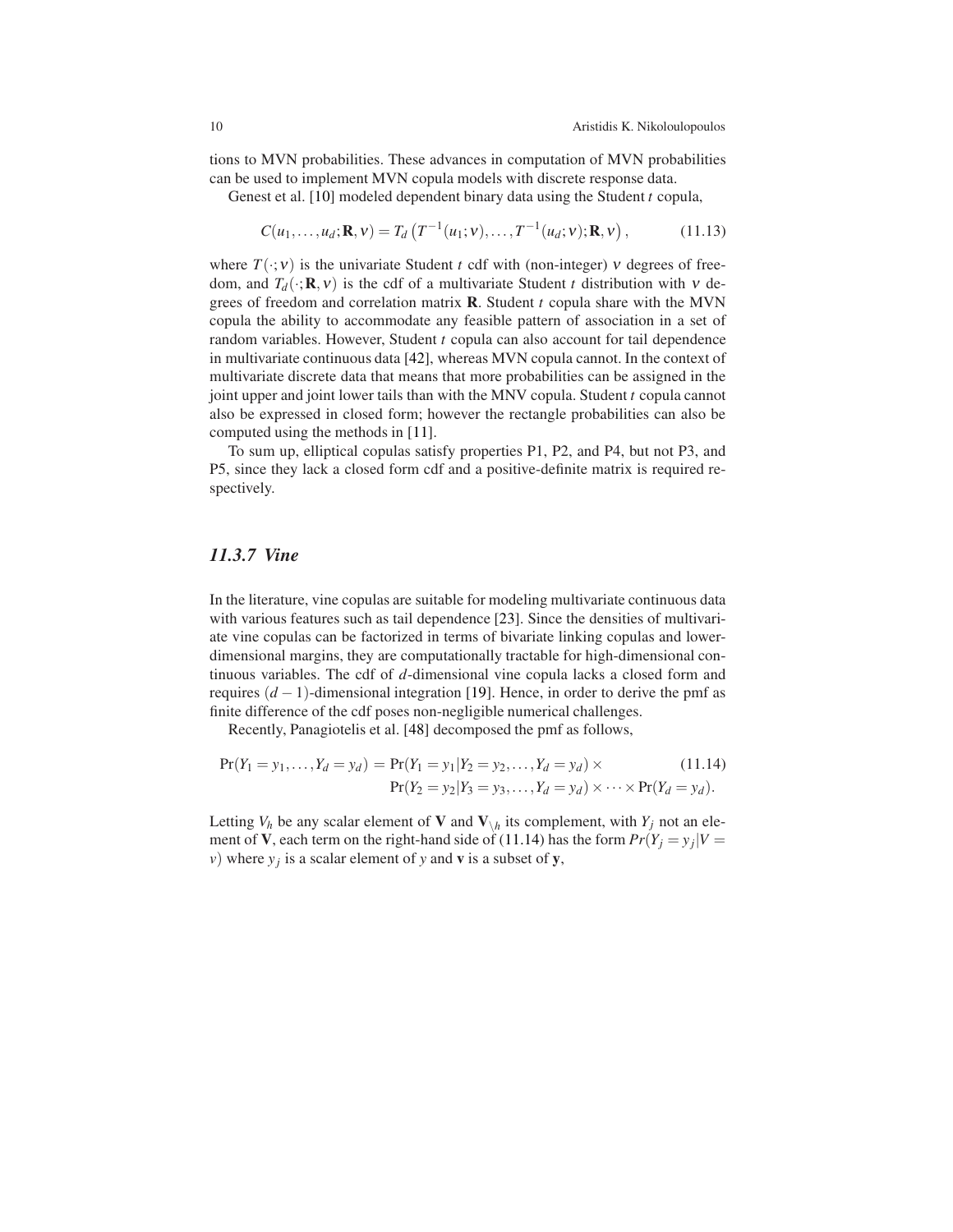11 Copulas for discrete response data 11

$$
Pr(Y_j = y_j | \mathbf{V} = \mathbf{v}) = \frac{Pr(Y_j = y_j, \mathbf{V}_h = \mathbf{v}_h | V_{\backslash h} = \mathbf{v}_{\backslash h})}{Pr(\mathbf{V}_h = \mathbf{v}_h, \mathbf{V}_{\backslash h} = \mathbf{v}_{\backslash h})}
$$
  
= 
$$
\frac{\sum_{i_j=0,1} \sum_{i_h=0,1} (-1)^{i_j+i_h} Pr(Y_j \leq y_j - i_j, \mathbf{V}_h \leq \mathbf{v}_h - i_h | \mathbf{V}_{\backslash h} = \mathbf{v}_{\backslash h})}{Pr(\mathbf{V}_h = \mathbf{v}_h, V_{\backslash h} = \mathbf{v}_{\backslash h})}
$$
  
= 
$$
\frac{\sum_{i_j=0,1} \sum_{i_h=0,1} (-1)^{i_j+i_h} C_{Y_j, \mathbf{V}_h | \mathbf{V}_{\backslash h}} (F_{Y_j | \mathbf{V}_{\backslash h}}(y_j - i_j | \mathbf{v}_{\backslash h}), F_{\mathbf{V}_h | \mathbf{V}_{\backslash h}}(\mathbf{v}_h - i_h | \mathbf{v}_{\backslash h}))}{Pr(\mathbf{V}_h = \mathbf{v}_h, \mathbf{V}_{\backslash h} = \mathbf{v}_{\backslash h})}.
$$

The above can be applied recursively to [\(11.14\)](#page-9-0) to decompose a multivariate pmf into bivariate copula families. More details and a 3-variate illustration can be found in [\[48\]](#page-18-0).

The computation of the pmf for a discrete vine only requires  $2d(d-1)$  bivariate copula function evaluations, compared to 2*<sup>d</sup>* multivariate copula evaluations for the finite difference approach [\(11.2\)](#page-2-3), and Panagiotelis et al. [\[48\]](#page-18-0) have developed a fast algorithm for computing the pmf of a vine copula with discrete margins.

A wide variety of dependence structures can be modeled by selecting different copula families as building blocks. Selecting different bivariate copula families in a discrete vine has a substantial impact on the joint probabilities of the multivariate distribution and can provide better fits when we have some discrete multivariate data where asymmetries can easily be seen.

To sum up, discrete vine copulas or pair-copula constructions satisfy all properties except P4. Note that although their cdf is not of closed form the pmf is successively decomposed and likelihood estimation is feasible even for high dimensions.

## <span id="page-10-0"></span>11.4 Methods of estimation

For a sample of size *n* with data  $y_1, \ldots, y_n$  the joint log-likelihood of the copulabased model is,

<span id="page-10-1"></span>
$$
\ell = \sum_{i=1}^{n} \log h_{\mathbf{Y}}(y_{i1}, \dots, y_{id}; \mathbf{x}_{i1}, \dots, \mathbf{x}_{id}).
$$
 (11.15)

Estimation of the model parameters can be approached by the standard maximum likelihood method, by maximizing the joint log-likelihood in [\(11.15\)](#page-10-1) over the univariate and copula parameters [\[19\]](#page-16-0) or by a two-step approach called Inference Function of Margins (IFM) method in [\[19,](#page-16-0) [20\]](#page-17-22). In the first step, the univariate parameters are estimated assuming independence, and in the second step the joint log-likelihood in [\(11.15\)](#page-10-1) is maximized over the copula parameters with the univariate parameters fixed at the estimated values from the first step. When the dependence is not too strong which is a realistic scenario for discrete response data, the IFM method can efficiently (in sense of computing time and asymptotic variance) estimate the model parameters. For parametric families of copulas with a closed form cdf and vine copulas, maximum likelihood or IFM estimation is straightforward.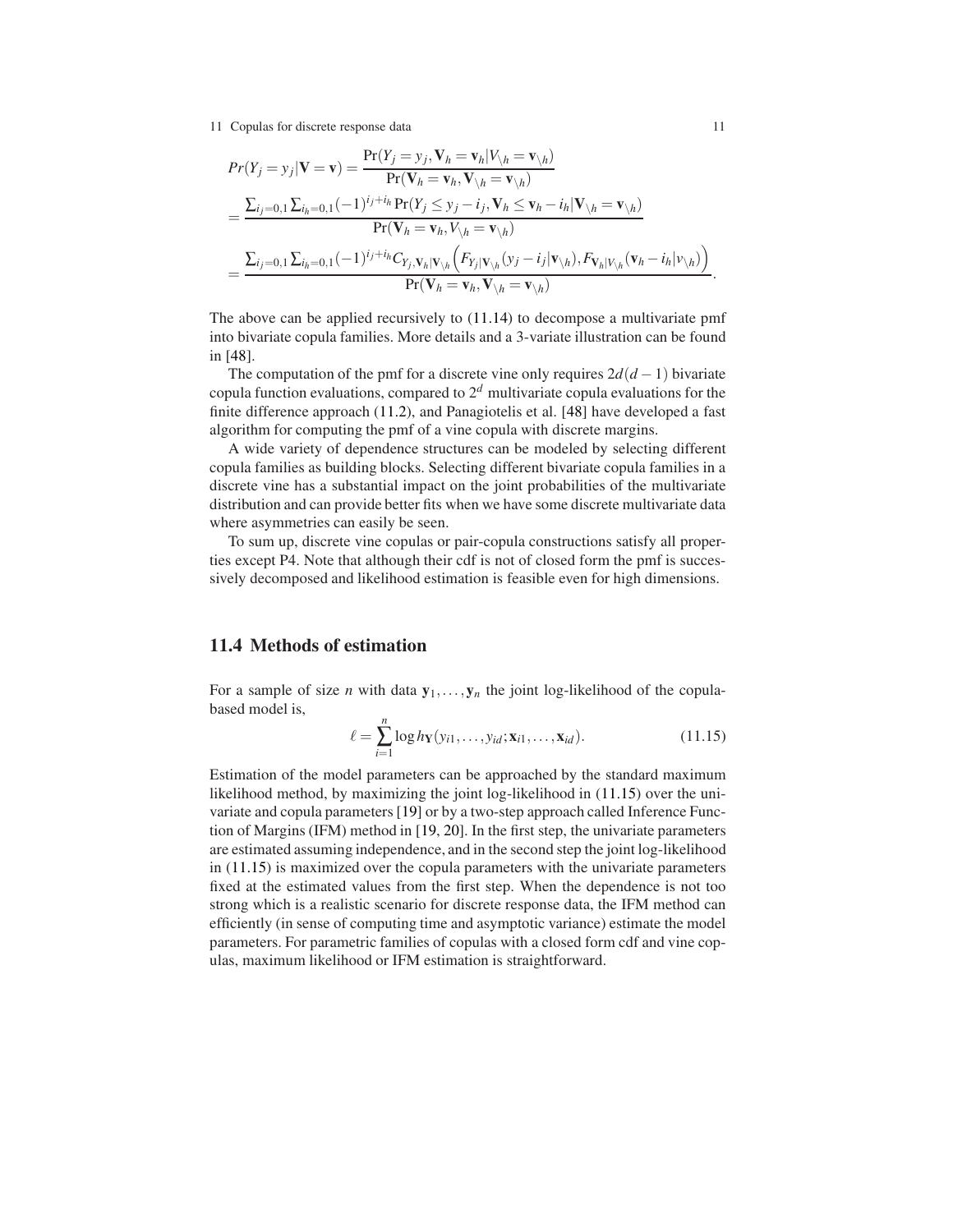For the elliptical copulas likelihood inference involves the computation of multidimensional rectangle probabilities of the form [\(11.12\)](#page-8-1). The advances in computation of rectangle probabilities can be used to implement elliptical copula-based models with discrete response data. Using the the first-order (makes use of all of the univariate and bivariate marginal probabilities) or the second-order approximation (also makes use of trivariate and four-variate marginal probabilities) in [\[18\]](#page-16-15) to compute the rectangle MVN probabilities in [\(11.15\)](#page-10-1), the likelihood is successively approximated for weak to moderate correlation parameters. Computing the rectangle MVN/Student *t* probabilities in [\(11.15\)](#page-10-1) via simulation based on the methods in [\[11\]](#page-16-14), a simulated likelihood is implemented; see [\[40\]](#page-17-18). Since the estimation of the parameters of the copula-based models is obtained using a quasi-Newton routine [\[36\]](#page-17-23) applied to the joint log-likelihood in [\(11.15\)](#page-10-1), the use of quasi Monte Carlo simulation to four decimal place accuracy for evaluations of the rectangles works poorly, because numerical derivatives of the joint log-likelihood with respect to the parameters are not smooth. In order to achieve smoothness, the same set of uniform random variables should be used for every rectangle probability that comes up in the optimization of the simulated likelihood [\[40\]](#page-17-18). Asymptotic and small-sample efficiency calculations in [\[40\]](#page-17-18) show that the simulated likelihood method, which is based on evaluating the multidimensional integrals of the joint likelihood with randomized quasi Monte Carlo methods developed in [\[11\]](#page-16-14), is as good as maximum likelihood as shown for dimension 10 or lower. These findings are expected to hold in higher dimensions. Although there is an issue of computational burden as the dimension and the sample size increase, this will become marginal, as computing technology is advancing rapidly.

Zhao and Joe [\[61\]](#page-18-8) proposed composite likelihood estimation methods to overcome the computational issues at the maximization routines for the MVN copula in a high-dimensional context. Composite likelihood is a surrogate likelihood which leads to unbiased estimating equations obtained by the derivatives of the composite log-likelihoods. Estimation of the model parameters can be approached by solving the estimating equations in [\[61\]](#page-18-8) or equivalently by maximizing the sum of composite likelihoods. First consider the sum of univariate log-likelihoods,

$$
\ell_1 = \sum_{i=1}^n \sum_{j=1}^d \log f_{Y_j}(y_{ij}; \mathbf{x}_{ij}),
$$

where  $f_{Y_j}(y_1; \mathbf{x}_1), \ldots, f_{Y_d}(y_d; \mathbf{x}_d)$  are the univariate marginal pmfs, and then the sum of bivariate log-likelihoods,

$$
\ell_2 = \sum_{i=1}^n \sum_{j < k} \log h_{\mathbf{Y}_2}(y_{ij}, y_{ik}; \mathbf{x}_{ij}, \mathbf{x}_{ik}),
$$

where  $Y_2 = (Y_j, Y_k)$ . Composite likelihood estimates can be obtained using a two stage method (CL1):

1. At the first step the  $\ell_1$  is maximized over the univariate marginal parameters.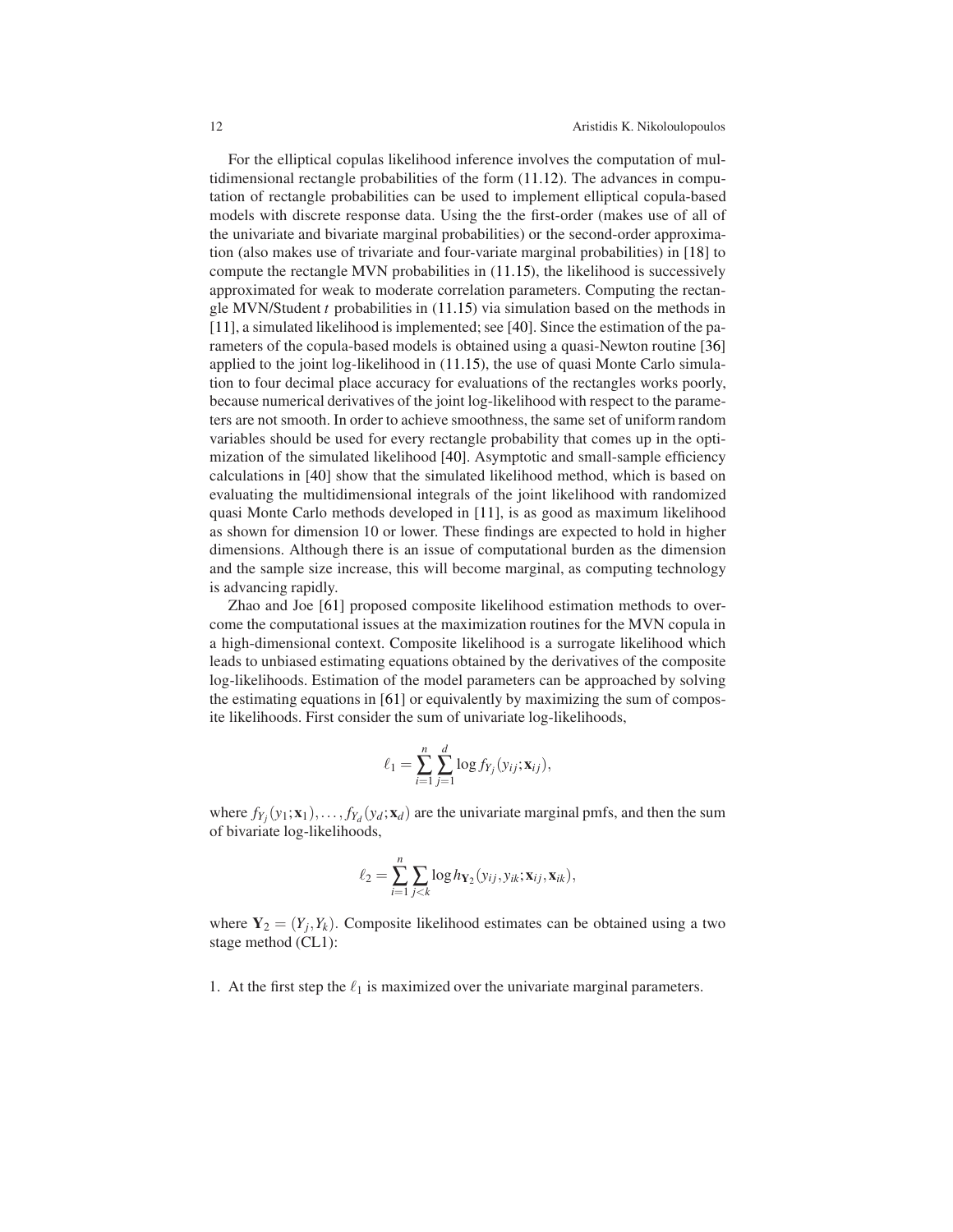- 11 Copulas for discrete response data 13
- 2. At the second step the  $\ell_2$  is maximized over the copula parameters with univariate marginal parameters fixed as estimated at the first step of the method.

Alternatively, one can use the one stage composite likelihood estimation procedure (CL2), that is maximizing the  $\ell_2$  over the univariate and copula parameters at one step. The efficiency of composite likelihood estimates has been studied and shown in a series of a papers; see e.g. [\[61,](#page-18-8) [58,](#page-18-9) [59\]](#page-18-10). If the interest is both to the univariate and dependence parameters, CL2 method should be performed since CL1 ignores the dependence at the estimation of the univariate marginal parameters.

Bayesian methods have also been used on the estimation of an elliptical-copula based model. Pit et al. [\[49\]](#page-18-11) proposed a general Bayesian approach for estimating a MVN copula-based model. Smith, Gan and Kohn [\[53\]](#page-18-12) extend the work in [\[49\]](#page-18-11) to other elliptical copula-based models. Very recently, Smith and Khaled [\[54\]](#page-18-13) suggest efficient Bayesian data augmentation methodology for the estimation of copulabased models for multivariate discrete data. For a detailed exposition of Bayesian approaches on estimation of copula-based models for discrete response data we refer the interested reader to the excellent survey by Smith [\[52\]](#page-18-14).

## <span id="page-12-0"></span>11.5 Dependence as measured by Kendall's tau

The copula parameters for different parametric families have different range; hence they are not comparable. To compare strengths of dependence among different copula-based models and ease interpretation, it is useful to convert the estimated parameters to concordance measures such as Kendall's  $\tau$ 's.

For continuous random variables dependence as measured by Kendall's tau  $\tau = P_c - P_d$ , the difference between the probabilities of concordance  $(P_c)$  and discordance  $(P_d)$ , is associated only with the copula parameters. However for discrete data the marginal distributions also play a role on dependence, and  $\tau$  does not attain the boundary values of  $\pm 1$ , because the probability of ties  $P_t = 1 - (P_c + P_d)$  is positive; see [\[5,](#page-16-17) [33,](#page-17-24) [38\]](#page-17-25).

The Kendall's tau for each pair  $Y_2$  is given as below [\[47\]](#page-18-15),

$$
\tau(Y_j, Y_k) = \sum_{y_j=0}^{\infty} \sum_{y_k=0}^{\infty} h_{\mathbf{Y}_2}(y_j, y_k; \mathbf{x}_j, \mathbf{x}_k) \Big\{ 4C(F_{Y_j}(y_j - 1; \mathbf{x}_j), F_{Y_k}(y_k - 1; \mathbf{x}_k)) - h_{\mathbf{Y}_2}(y_j, y_k; \mathbf{x}_j, \mathbf{x}_k) \Big\} + \sum_{y_j=0}^{\infty} f_{Y_j}^2(y_j; \mathbf{x}_j) + \sum_{y_k=0}^{\infty} f_{Y_k}^2(y_k; \mathbf{x}_k) - 1.
$$
 (11.16)

This formula helps to see clearly that in the discrete case the marginals do affect Kendall's tau.

To visualize the effect of the marginal distributions/parameters, we computed the optimum Kendall's tau values using various discrete marginal distributions, i.e., Bernoulli, binomial and Poisson and the Fréchet bound copulas. In Figures [11.1](#page-13-0) and [11.2](#page-14-0) optimum Kendall's tau values have been plotted for Bernoulli, i.e.,  $Y_j$  ∼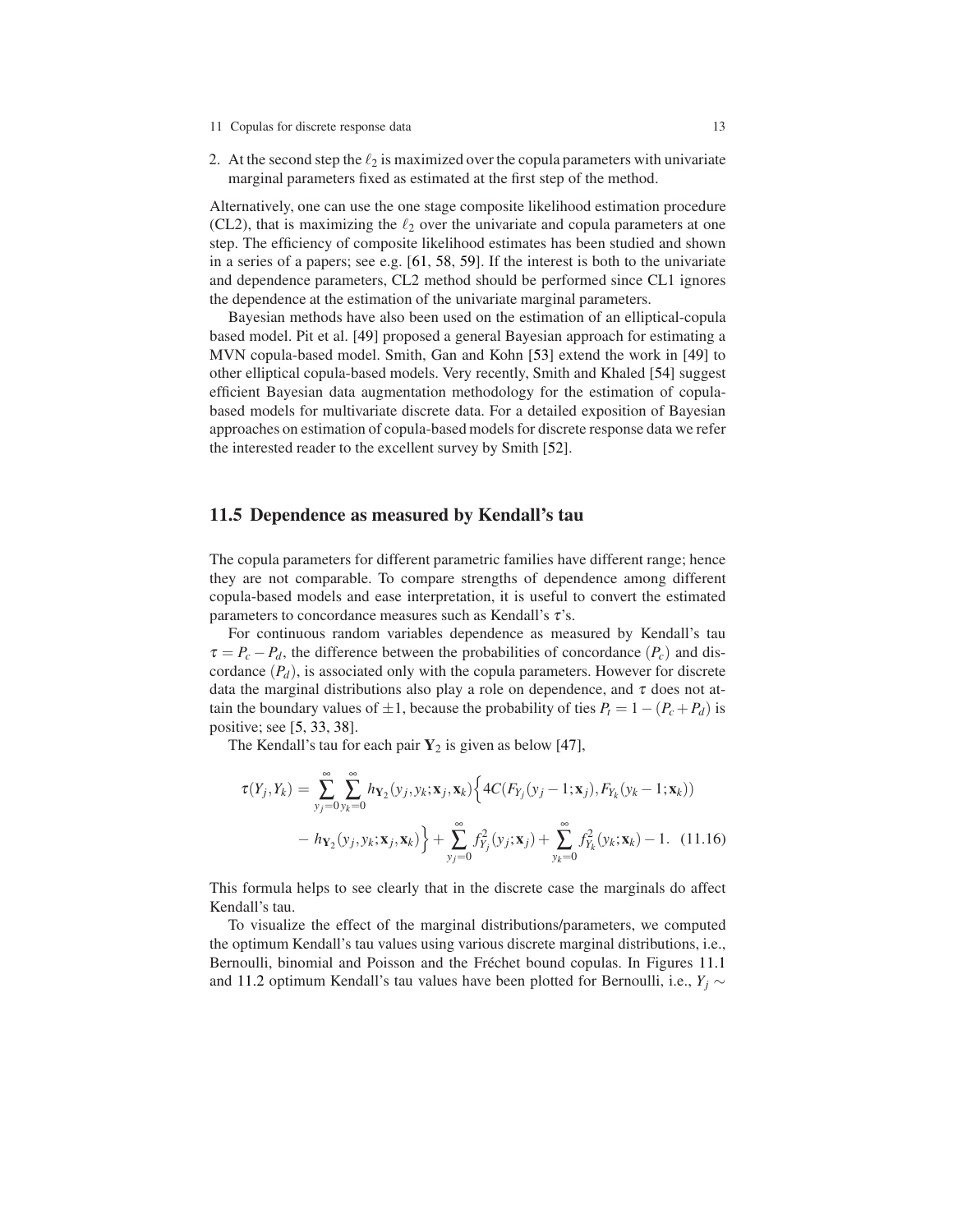$Bin(1,\pi_{Y_j})$  and  $Y_k \sim Bin(1,\pi_{Y_k})$  and binomial margins i.e.,  $Y_j \sim Bin(5,\pi_{Y_j})$  and  $Y_k \sim$ *Bin*(5,  $\pi_{Y_k}$ ) for a grid of ( $\pi_{Y_j}$ ,  $\pi_{Y_k}$ ) values in  $\mathscr{P}_{Y_j} \times \mathscr{P}_{Y_k}$  where  $\mathscr{P}_{Y_j} = [0,1]$  and  $\mathscr{P}_{Y_k} =$  $\{0,0.1,\ldots,0.5\}$ , respectively. In Figure [11.3](#page-15-0) optimum Kendall's tau values have been plotted for Poisson marginal distributions with the same parameter  $\lambda$  up to 50.



<span id="page-13-0"></span>Fig. 11.1 Kendall's tau bounds when  $Y_j \sim Bin(1, \pi_{Y_j})$  and  $Y_k \sim Bin(1, \pi_{Y_k})$  with  $(\pi_{Y_j}, \pi_{Y_k}) \in$  $[0,1] \times \{0,0.1,\ldots,0.5\}.$ 

From the figures, one can see that Kendall's tau does not reach the bounds  $\pm 1$  for countermonotonic and comonotonic marginals. There is also a clear association between the optimum value of Kendall's tau and the marginal probabilities for binary and binomial data, while this association is negligible for count data with marginal parameters greater than 10. For normalized versions of Kendall's tau one can refer to [\[13,](#page-16-18) [38\]](#page-17-25).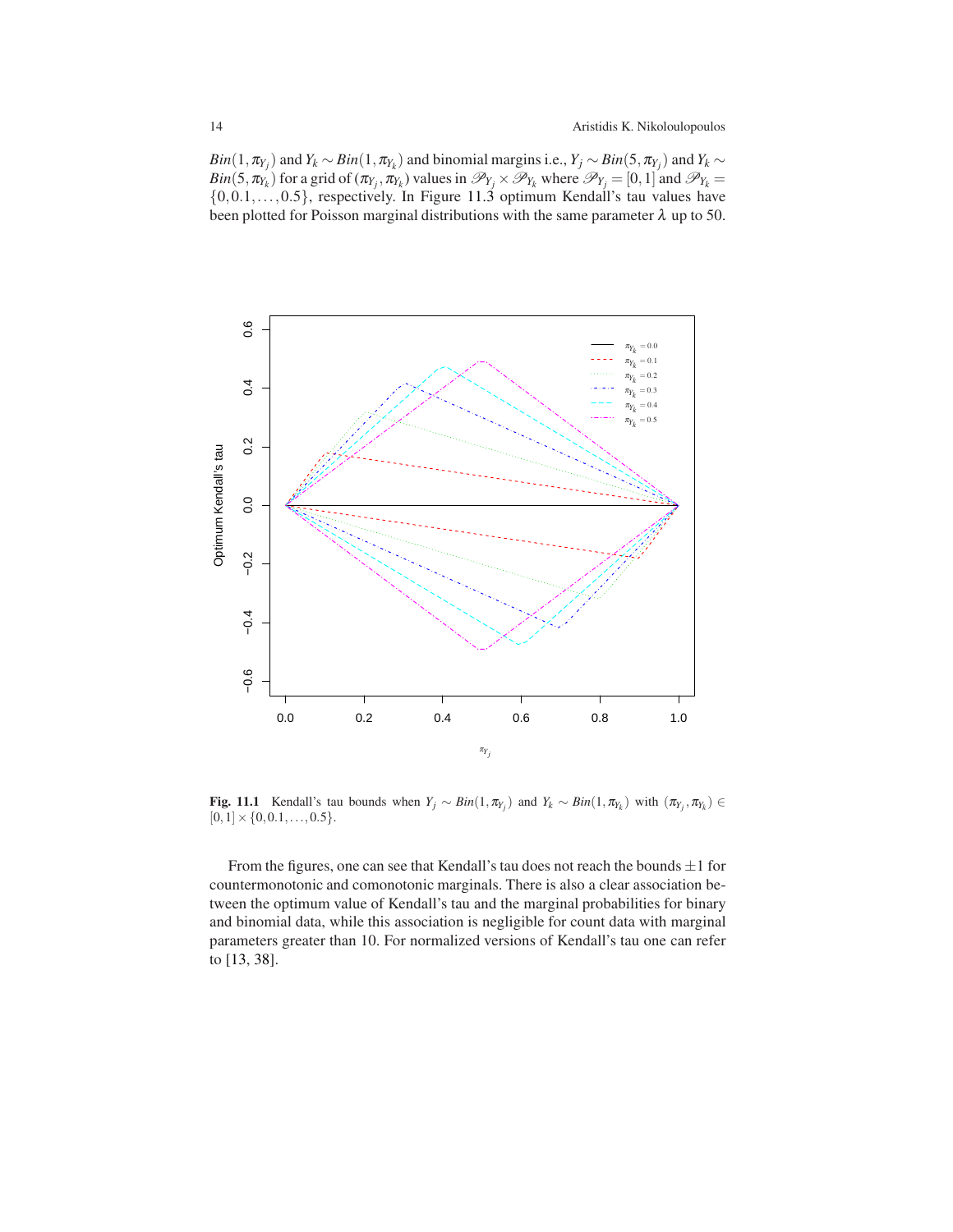

<span id="page-14-0"></span>Fig. 11.2 Kendall's tau bounds when  $Y_j \sim Bin(5, \pi_{Y_j})$  and  $Y_k \sim Bin(5, \pi_{Y_k})$  with  $(\pi_{Y_j}, \pi_{Y_k}) \in [0, 1] \times$  $\{0, 0.1, \ldots, 0.5\}.$ 

# 11.6 Discussion

This survey summarized copula-based models for discrete response data. We list several desirable properties such a model should have, and introduce the models that have been used in copula dependence modeling for discrete data so far. For copula modeling with multivariate discrete data, we suggest models that admit a wide range of dependence, such as the MVN copula. Given the wide range of dependence, MVN copula provides often the best fit or nearly the best fit for discrete data [\[41\]](#page-17-7). However MVN copula is inadequate to model multivariate data with refection asymmetry or tail dependence [\[43\]](#page-17-26). Although tail dependence degenerate in the discrete case, reflection asymmetry is a realistic scenario. Vine copula constructions are suitable for modeling this kind of data since by using as bivariate blocks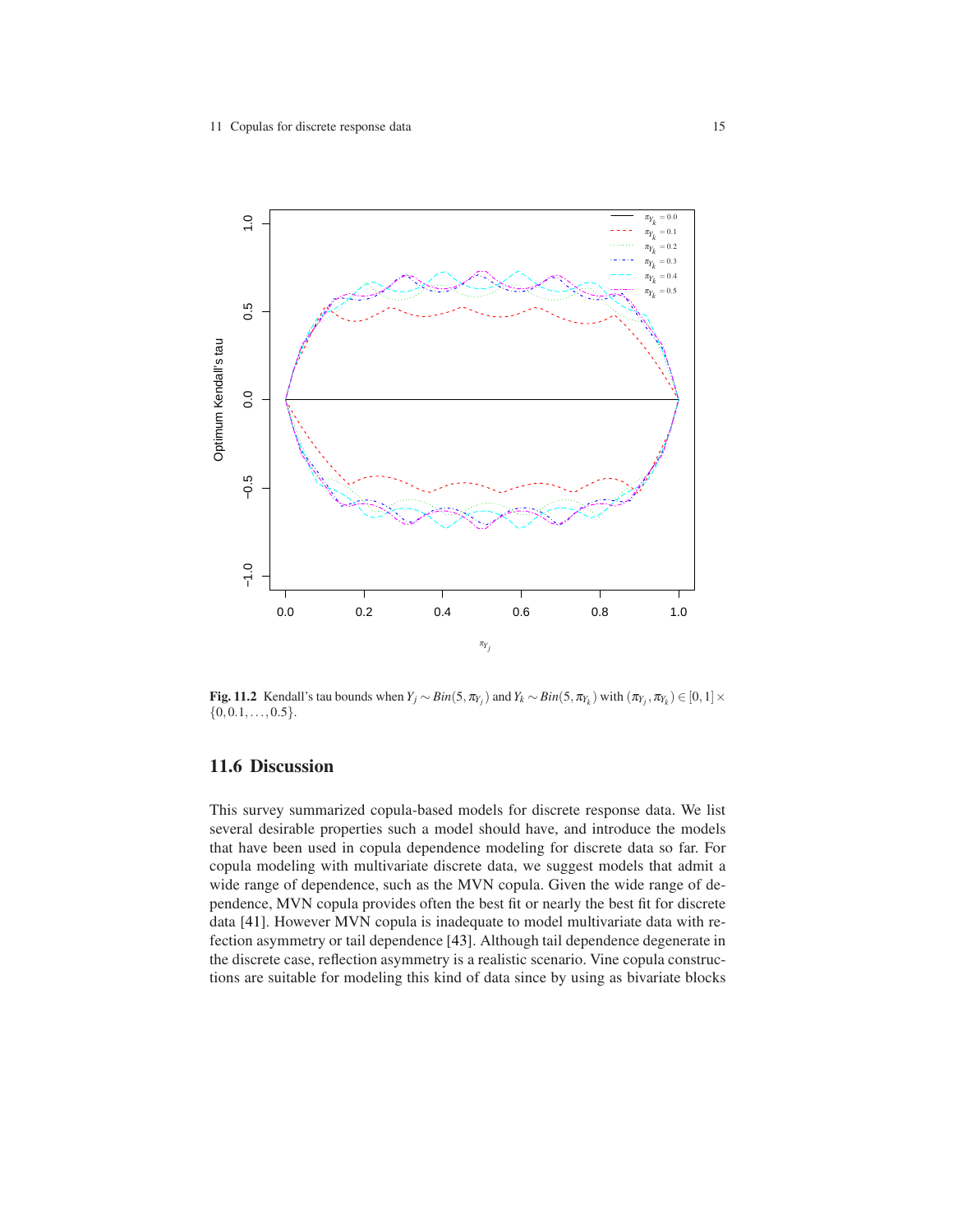

<span id="page-15-0"></span>Fig. 11.3 Kendall's tau bounds when both random variables are Poisson with parameter  $\lambda$ .

asymmetric bivariate copulas tail asymmetry can be accommodated, i.e., more probability in one or both joint tails can be obtained. Essentially, discrete vine copulas are highly flexible since any multivariate discrete distribution can be decomposed as a vine copula, under a set of conditions outlined in [\[48\]](#page-18-0).

If the discrete responses are positively associated, then parametric families of copulas with a closed form cdf could be also used. Archimedean copulas could be used to model clustered data with exchangeable dependence, while mixtures of max-infinitely divisible copulas could be used for data with a more general positive dependence. Note in passing that, from copulas with positive dependence by construction, one could always get some negative dependence by applying decreasing transformations on some subset of the random variables, but this is restrictive in general, because this construction cannot model negative dependence among many random variables [\[46\]](#page-17-5).

If the interest is to study the effect of explanatory variables on the dependence structure, Archimedean, partially-symmetric, mixtures of max-id, and vine copulas are suitable since allow the use of covariate functions for the copula dependence parameters (see e.g. [\[44,](#page-17-4) [47\]](#page-18-15)); this is not the case for the FGM and elliptical copulas in [\(11.5\)](#page-4-1), [\(11.6\)](#page-5-0), [\(11.7\)](#page-5-1), [\(11.11\)](#page-8-2) and [\(11.13\)](#page-9-1), because of the joint constraints for the dependence parameters.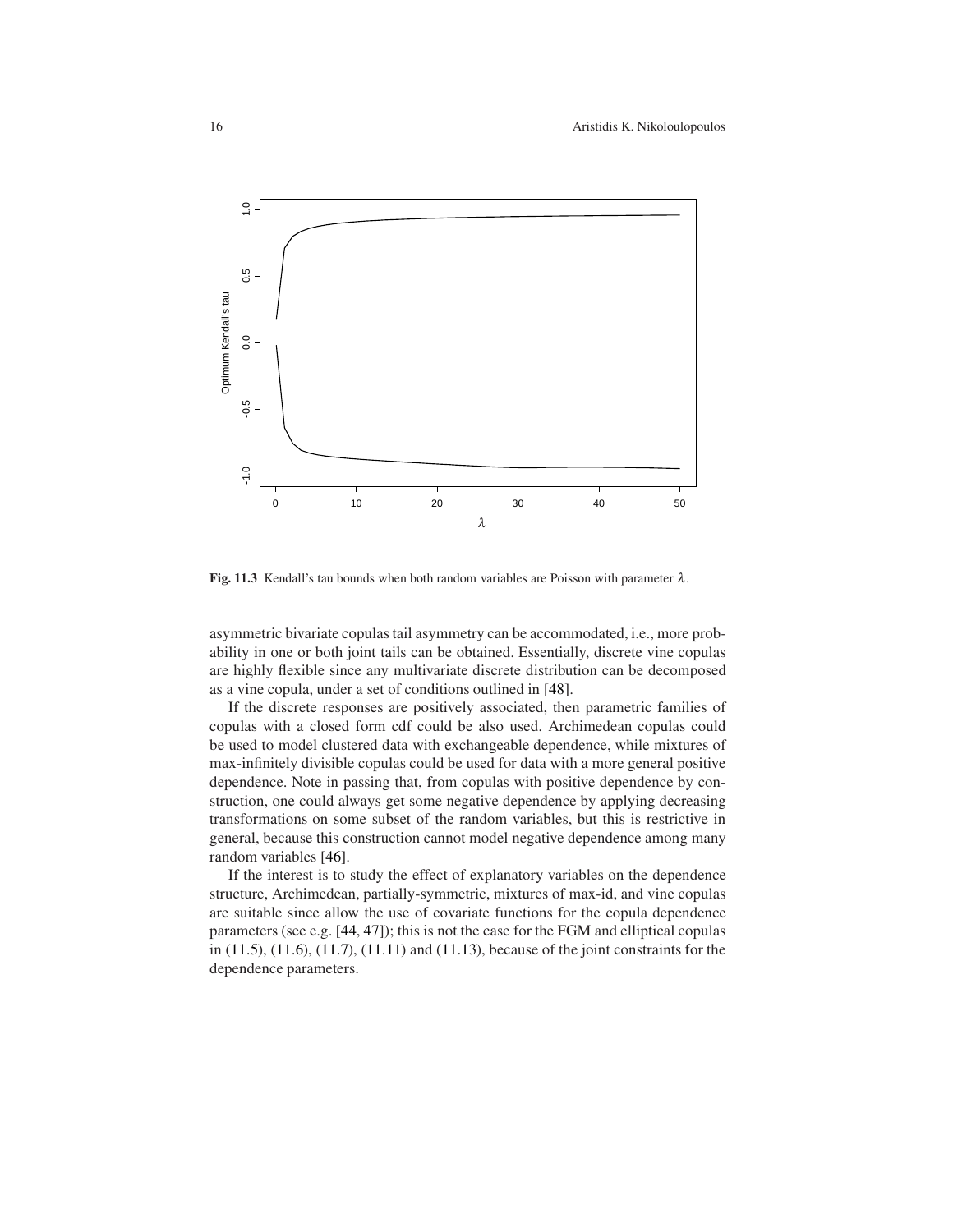#### Acknowledgments

I would like to thank Professor Harry Joe, University of British Columbia, for helpful comments and suggestions on an earlier version of this survey.

### References

- <span id="page-16-13"></span>1. Abdous, B., Genest, C., R´emillard, B.: Dependence properties of meta-elliptical distributions. In: P. Duchesne, B. Rémillard (eds.) Statistical modelling and analysis for complex data problems, pp. 1–15. Kluwer, Dordrecht, The Netherlands (2005)
- <span id="page-16-7"></span><span id="page-16-3"></span>2. Ashford, J.R., Sowden, R.R.: Multivariate probit analysis. Biometrics 26, 535–546 (1970)
- 3. Cameron, A.C., Li, T., Trivedi, P.K., Zimmer, D.M.: Modelling the differences in counted outcomes using bivariate copula models with application to mismeasured counts. The Econometrics Journal 7(2), 566–584 (2004)
- <span id="page-16-9"></span>4. Choros, B., Härdle, W., Okhrin, O.: CDO pricing with copulae (2009). Discussion paper 2009-013, SFB 649, Humboldt Universitt zu Berlin, Berlin
- <span id="page-16-17"></span>5. Denuit, M., Lambert, P.: Constraints on concordance measures in bivariate discrete data. Journal of Multivariate Analysis 93(1), 40–57 (2005)
- <span id="page-16-1"></span>6. Famoye, F.: A new bivariate generalized Poisson distribution. Statistica Neerlandica 64, 112– 124 (2010)
- <span id="page-16-12"></span>7. Fang, H.B., Fang, K.T., Kotz, S.: The meta-elliptical distributions with given marginals. Journal of Multivariate Analysis 82, 1–16 (2002)
- <span id="page-16-2"></span>8. Gauvreau, K., Pagano, M.: The analysis of correlated binary outcomes using multivariate logistic regression. Biometrical Journal 39, 309–325 (1997)
- <span id="page-16-6"></span>9. Genest, C., Nešlehová, J.: A primer on copulas for count data. The Astin Bulletin 37, 475–515 (2007)
- <span id="page-16-5"></span>10. Genest, C., Nikoloulopoulos, A.K., Rivest, L.P., Fortin, M.: Predicting dependent binary outcomes through logistic regressions and meta-elliptical copulas. Brazilian Journal of Probability and Statistics Braz. J. Probab. Stat. 27(3), 265–284 (2013).
- <span id="page-16-14"></span>11. Genz, A., Bretz, F.: Methods for the computation of the multivariate *t*-probabilities. Journal of Computational and Graphical Statistics 11, 950–971 (2002)
- <span id="page-16-16"></span>12. Genz, A., Bretz, F., Miwa, T., Mi, X., Leisch, F., Scheipl, F., Hothorn, T.: mvtnorm: Multivariate Normal and t Distributions (2012). URL <http://CRAN.R-project.org/package=mvtnorm>. R package version 0.9- 9992
- <span id="page-16-18"></span>13. Goodman, L., Kruskal, W.: Measures of association for cross classifications. Journal of the American Statistical Association 49, 732764 (1954)
- <span id="page-16-4"></span>14. Hausman, J., Wise, D.: A conditional probit model for qualitative choice: Discrete decisions recognizing interdependence and heterogeneous preferences. Econometrica 45, 319–339 (1978)
- <span id="page-16-10"></span>15. Hofert, M.: Construction and sampling of nested archimedean copulas. In: F. Durante, W. Härdle, P. Jaworski, T. Rychlik (eds.) Copula Theory and Its Applications, Proceedings of the Workshop held in Warsaw 25-26 September, pp. 147–160. Springer (2009)
- <span id="page-16-11"></span>16. Hofert, M., Mächler, M.: Nested archimedean copulas meet R: The nacopula package. Journal of Statistical Software 39, 1–20 (2011)
- <span id="page-16-8"></span>17. Joe, H.: Parametric families of multivariate distributions with given margins. Journal of Multivariate Analysis 46, 262–282 (1993)
- <span id="page-16-15"></span>18. Joe, H.: Approximations to multivariate normal rectangle probabilities based on conditional expectations. Journal of the American Statistical Association 90(431), 957–964 (1995)
- <span id="page-16-0"></span>19. Joe, H.: Multivariate Models and Dependence Concepts. Chapman & Hall, London (1997)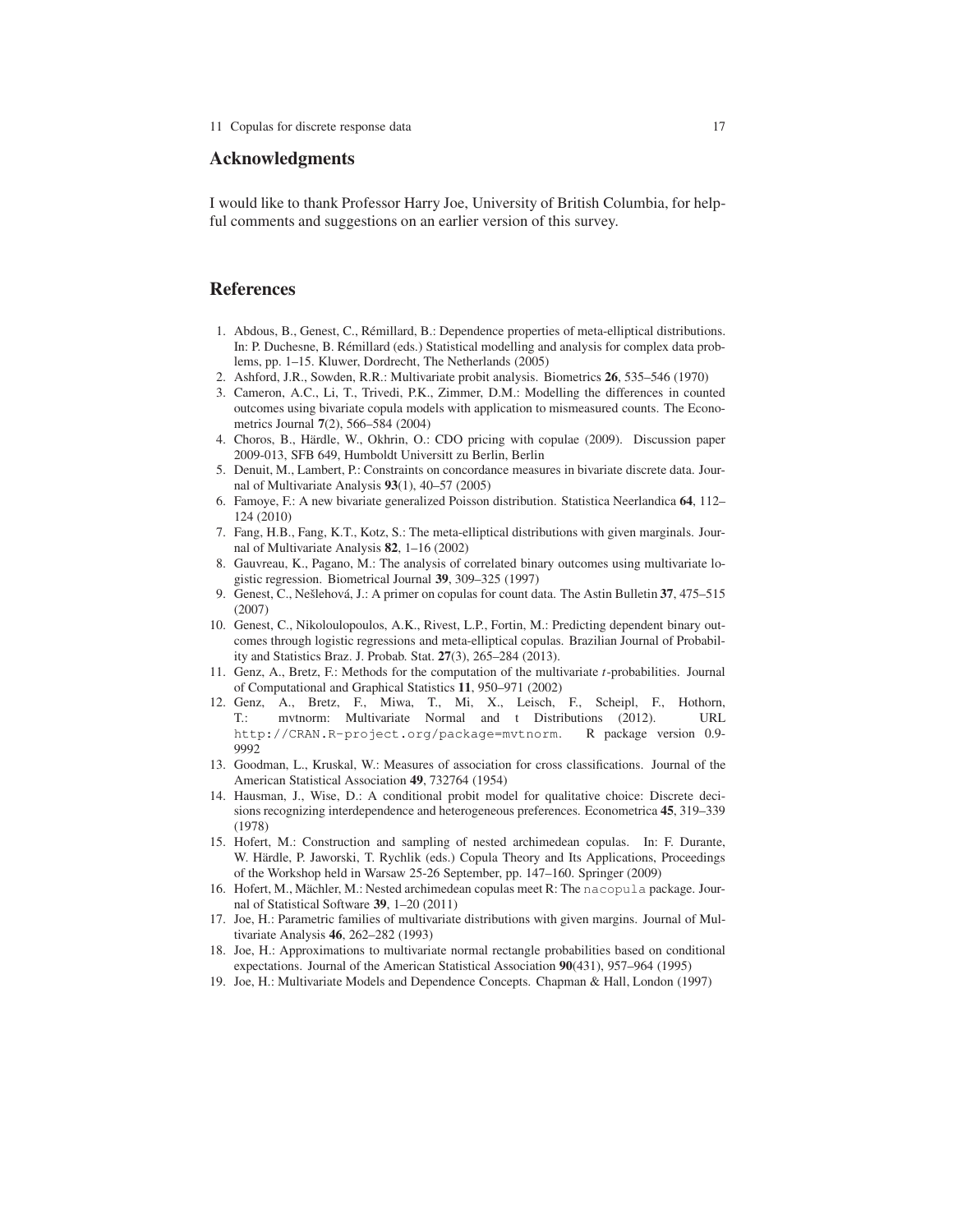- 20. Joe, H.: Asymptotic efficiency of the two-stage estimation method for copula-based models. Journal of Multivariate Analysis 94(2), 401–419 (2005)
- <span id="page-17-19"></span>21. Joe, H., Chou, L.W., Zhang, H.: mprobit: Multivariate probit model for binary/ordinal response (2011). URL <http://CRAN.R-project.org/package=mprobit>. R package version 0.9-3
- <span id="page-17-16"></span>22. Joe, H., Hu, T.: Multivariate distributions from mixtures of max-infinitely divisible distributions. Journal of Multivariate Analysis 57(2), 240–265 (1996)
- <span id="page-17-21"></span>23. Joe, H., Li, H., Nikoloulopoulos, A.K.: Tail dependence functions and vine copulas. Journal of Multivariate Analysis 101, 252–270 (2010)
- <span id="page-17-17"></span><span id="page-17-13"></span>24. Johnson, N.L., Kotz, S.: Continuous Multivariate Distributions. Wiley, New York (1972)
- 25. Johnson, N.L., Kotz, S.: On some generalized Farlie-Gumbel-Morgenstern distributions. Communication in Statistics 4, 415–427 (1975)
- <span id="page-17-14"></span>26. Johnson, N.L., Kotz, S.: On some generalized Farlie-Gumbel-Morgenstern distributions – II Regression, correlation and further generalizations. Communication in Statistics 6, 485–496 (1977)
- <span id="page-17-1"></span>27. Lakshminarayana, J., Pandit, S.N.N., Rao, K.S.: On a bivariate Poisson distribution. Communications in Statistics-Theory and Methods 28, 267–276 (1999)
- <span id="page-17-11"></span>28. Lee, A.: Modelling rugby league data via bivariate negative binomial regression. Australian and New Zealand Journal of Statistics 41(2), 141–152 (1999)
- <span id="page-17-6"></span>29. Li, J., Wong, W.K.: Two-dimensional toxic dose and multivariate logistic regression, with application to decompression sickness. Biostatistics 12, 143–155 (2011)
- <span id="page-17-12"></span>30. McHale, I., Scarf, P.: Modelling soccer matches using bivariate discrete distributions with general dependence structure. Statistica Neerlandica 61(4), 432–445 (2007)
- <span id="page-17-10"></span>31. McNeil, A.J., Neˇslehov´a, J.: Multivariate Archimedean copulas, *d*-monotone functions and *l*1-norm symmetric distributions. Annals of Statistics 37, 3059–3097 (2009)
- <span id="page-17-3"></span>32. Meester, S., MacKay, J.: A parametric model for cluster correlated categorical data. Biometrics 50, 954–963 (1994)
- <span id="page-17-24"></span>33. Mesfioui, M., Tajar, A.: On the properties of some nonparametric concordance measures in the discrete case. Journal of Nonparametric Statistics 17(5), 541–554 (2005)
- <span id="page-17-2"></span>34. Miravete, E.J.: Multivariate Sarmanov count data models (2009). CEPR Discussion Paper No. DP7463, University of Texas at Austin; Centre for Economic Policy Research
- <span id="page-17-8"></span>35. Muth´en, B.: Contributions to factor analysis of dichotomous variables. Psychometrika 43, 551–560 (1978)
- <span id="page-17-23"></span>36. Nash, J.: Compact Numerical Methods for Computers: Linear Algebra and Function Minimisation. Hilger, New York (1990). 2nd edition
- <span id="page-17-25"></span><span id="page-17-9"></span>37. Nelsen, R.B.: An Introduction to Copulas. Springer-Verlag, New York (2006)
- 38. Nešlehová, J.: On rank correlation measures for non-continuous random variables. Journal of Multivariate Analysis 98, 544–567 (2007)
- <span id="page-17-18"></span><span id="page-17-15"></span>39. Nikoloulopoulos, A.K.: Letter to the editor. Biostatistics 13, 1–3 (2012)
- 40. Nikoloulopoulos, A.K.: On the estimation of normal copula discrete regression models using the continuous extension and simulated likelihood (2012). Submitted
- <span id="page-17-7"></span>41. Nikoloulopoulos, A.K., Joe, H., Chaganty, N.R.: Weighted scores method for regression models with dependent data. Biostatistics 12, 653–665 (2011)
- <span id="page-17-20"></span>42. Nikoloulopoulos, A.K., Joe, H., Li, H.: Extreme value properties of multivariate *t* copulas. Extremes 12, 129–148 (2009)
- <span id="page-17-26"></span>43. Nikoloulopoulos, A.K., Joe, H., Li, H.: Vine copulas with asymmetric tail dependence and applications to financial return data. Computational Statistics & Data Analysis 56, 659–3673 (2012)
- <span id="page-17-4"></span>44. Nikoloulopoulos, A.K., Karlis, D.: Multivariate logit copula model with an application to dental data. Statistics in Medicine 27, 6393–6406 (2008)
- <span id="page-17-0"></span>45. Nikoloulopoulos, A.K., Karlis, D.: Finite normal mixture copulas for multivariate discrete data modeling. Journal of Statistical Planning and Inference 139, 3878–3890 (2009)
- <span id="page-17-5"></span>46. Nikoloulopoulos, A.K., Karlis, D.: Modeling multivariate count data using copulas. Communications in Statistics–Simulation and Computation 39, 172–187 (2010)

<span id="page-17-22"></span>